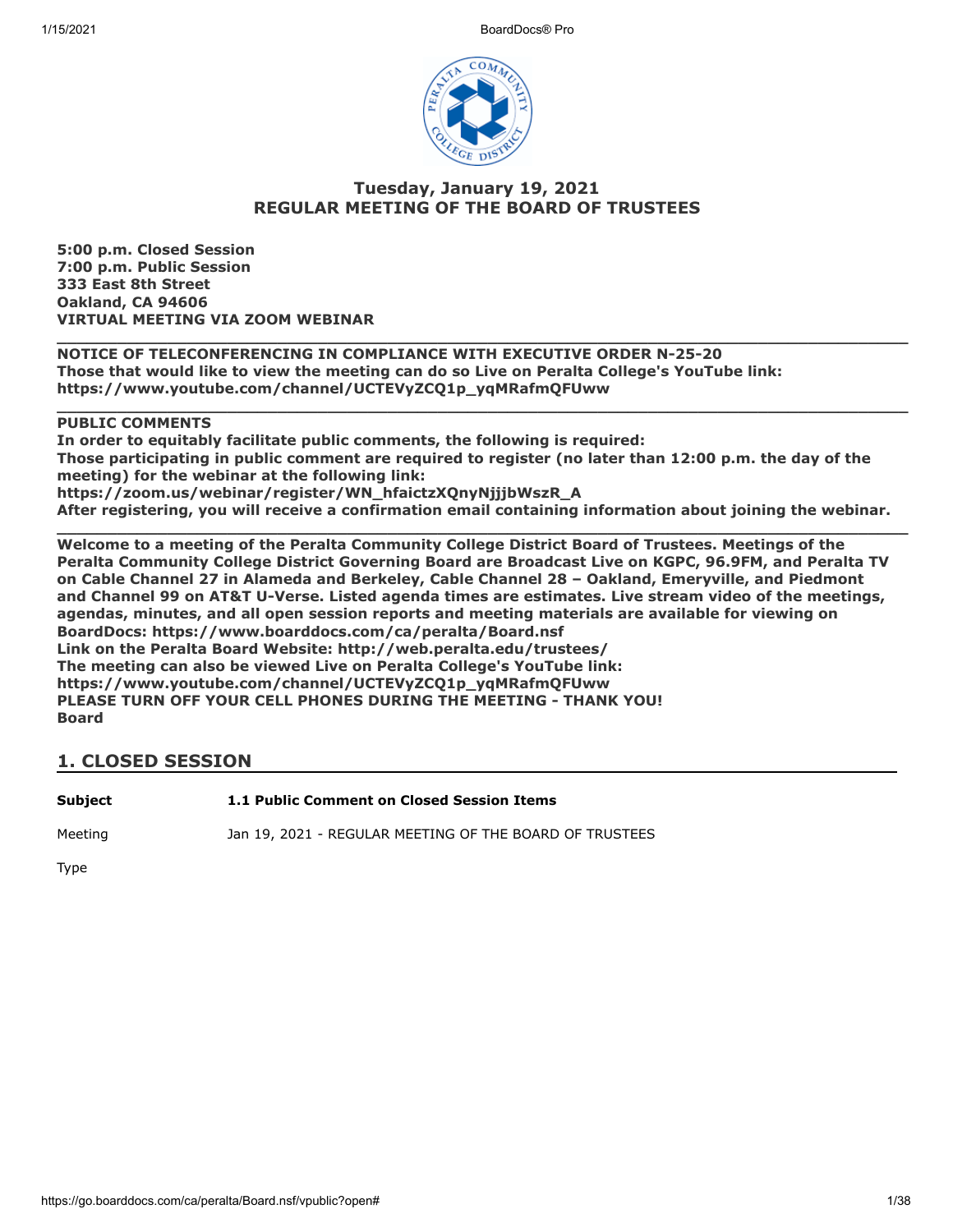| <b>1. CLOSED SESSION</b> |                                                                                                                                     |
|--------------------------|-------------------------------------------------------------------------------------------------------------------------------------|
| <b>Subject</b>           | 1.2 Conference with Labor Negotiator, Peralta Federation of Teachers, Local 39, and<br><b>SEIU 1021 (Government Code § 54957.6)</b> |
| Meeting                  | Jan 19, 2021 - REGULAR MEETING OF THE BOARD OF TRUSTEES                                                                             |
| Type                     | Information                                                                                                                         |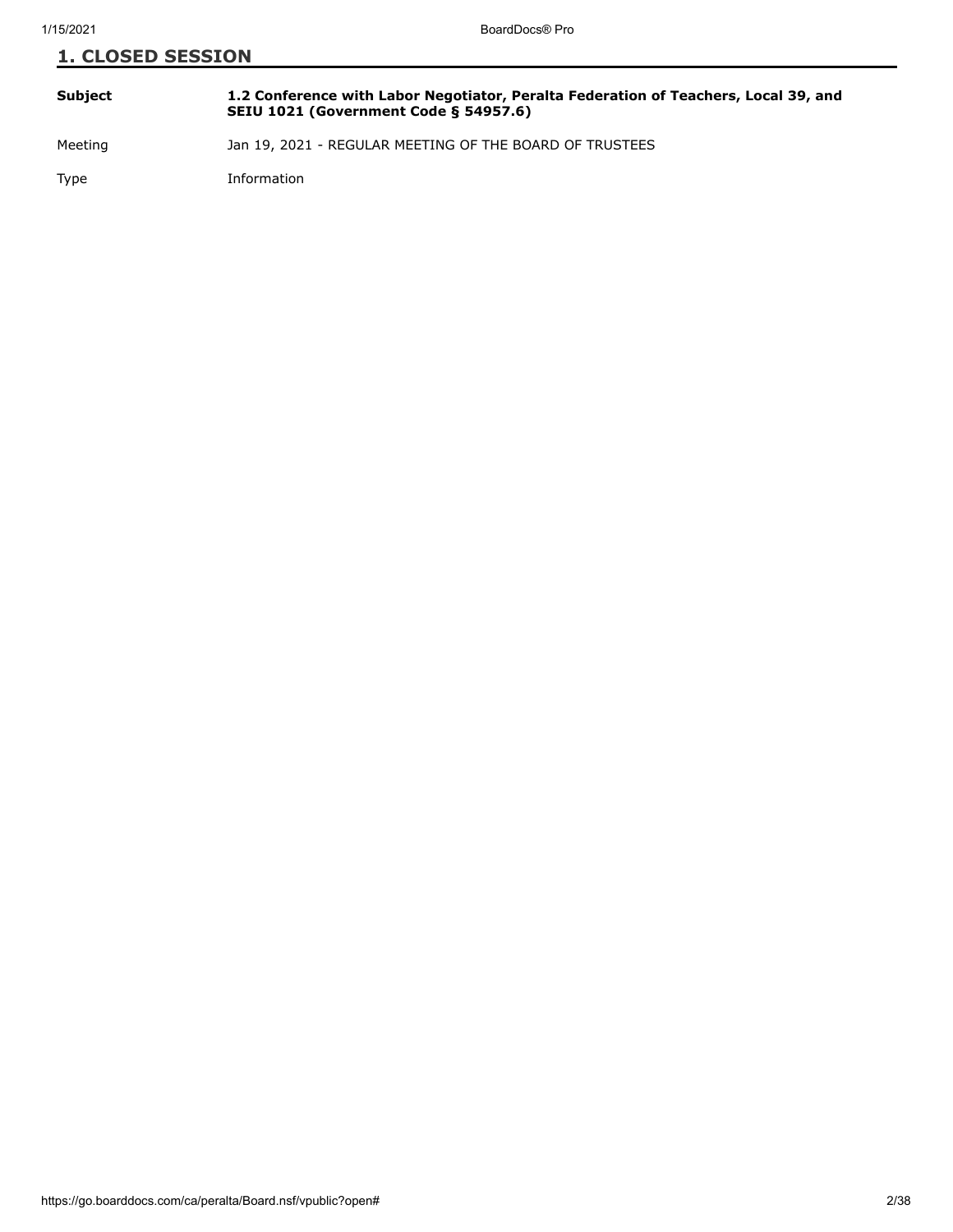**Subject 1.3 Public Employee Appointment (Government Code Section 54957) - (15 minutes)**

Meeting Jan 19, 2021 - REGULAR MEETING OF THE BOARD OF TRUSTEES

Type Information

- Recommendation to appoint the Interim Director of Business & Administrative Services, Berkeley City College
- Recommendation to appoint the Interim Executive Director of Fiscal Services, District Office
- Recommendation to amend the expiration date of the Laney College President's contract
- Recommendation to amend the expiration date of the College of Alameda President's contract
- Recommendation to ratify the appointment of the Vice President of Instruction, Merritt College
- Recommendation to ratify the appointment of the Interim Payroll Manager, District Office  $\bullet$
- Recommendation to ratify the appointment of the Interim Budget Director, District Office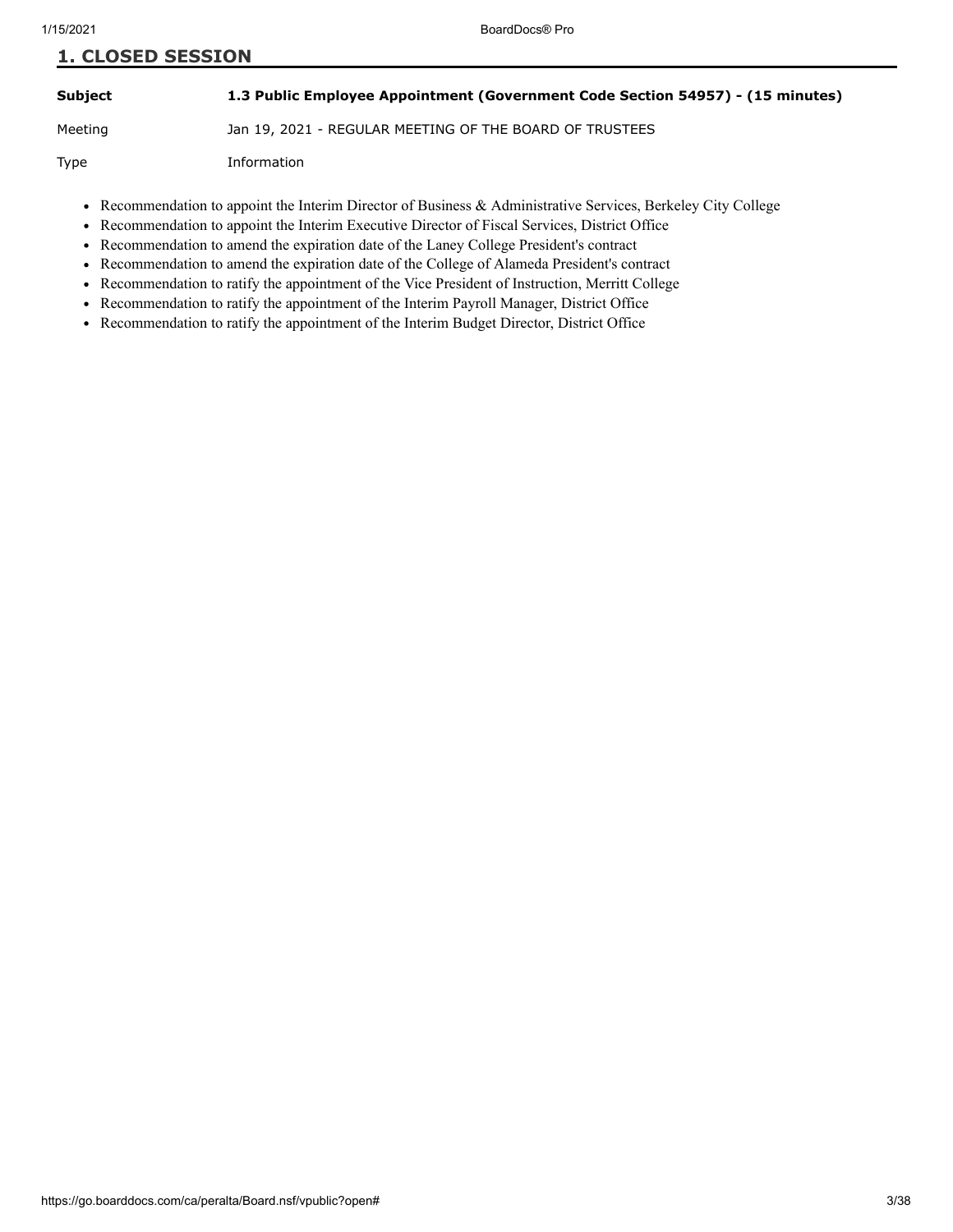#### **Subject 1.4 Public Employee Discipline/Dismissal/Release**

Meeting Jan 19, 2021 - REGULAR MEETING OF THE BOARD OF TRUSTEES

Type

The Board is provided respective salaries in closed session for information purposes only, if any. The Board is reminded not to discuss personnel matters outside of closed session.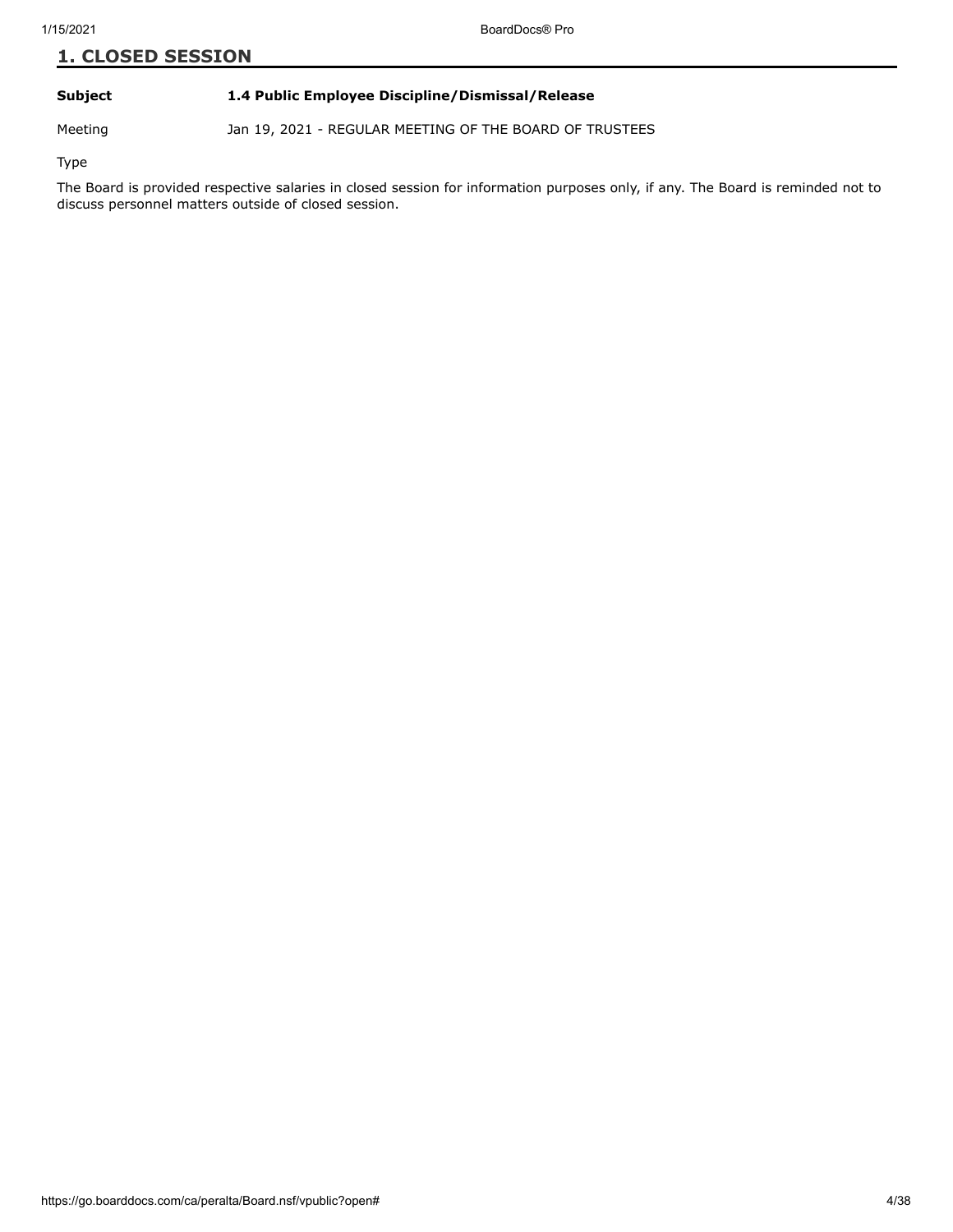| Subject | 1.5 Public Employee Evaluation |
|---------|--------------------------------|
|         |                                |

Meeting Jan 19, 2021 - REGULAR MEETING OF THE BOARD OF TRUSTEES

Type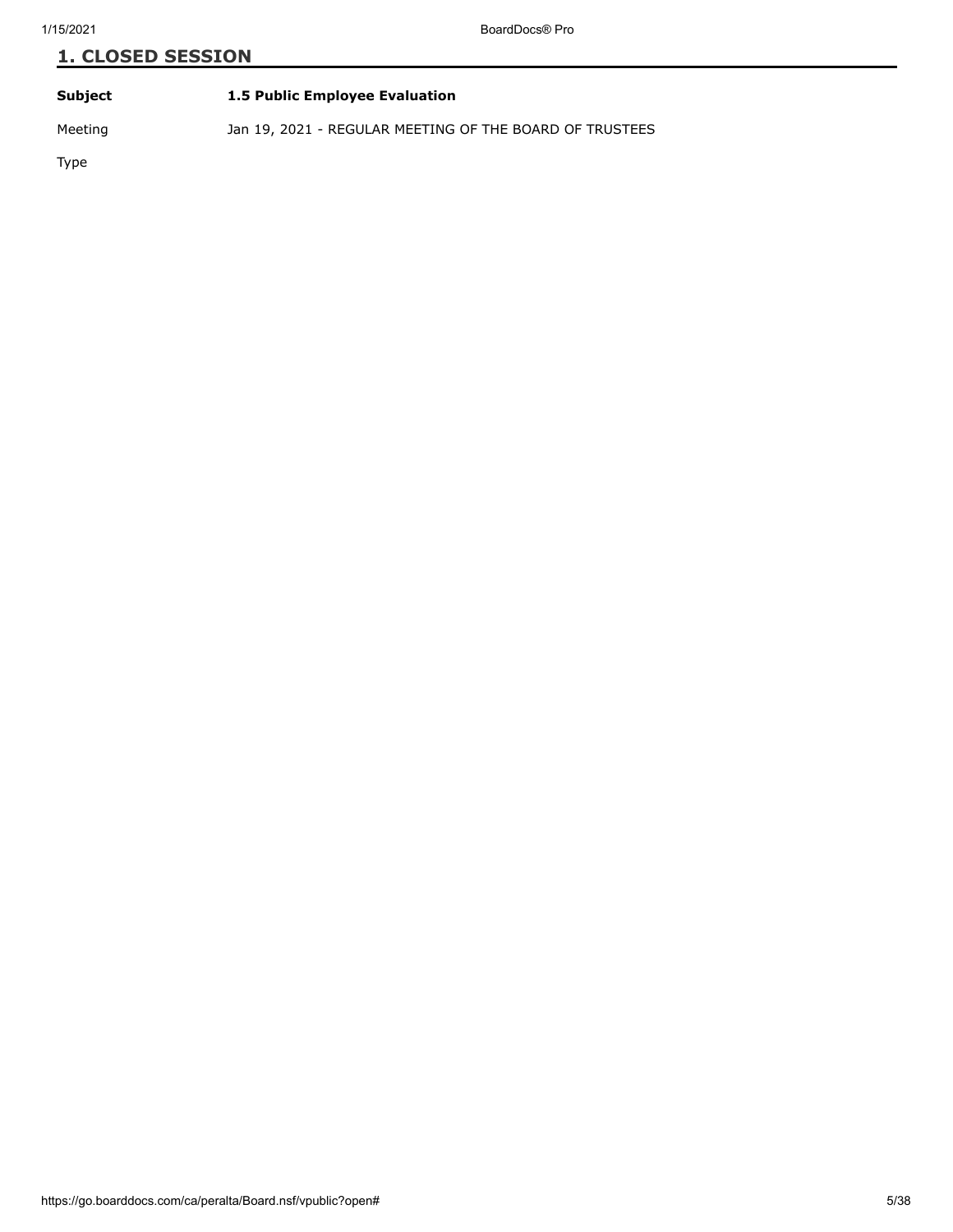#### **Subject 1.6 Conference with Legal Counsel, Multiple Cases: (Government Code § 54956.9)**

Meeting Jan 19, 2021 - REGULAR MEETING OF THE BOARD OF TRUSTEES

Type Information

- Payne v. Peralta Community College District, U.S. District Court, Northern District of CA, Case No. 3:16-cv-04390-MMC.
- Herrera v. Peralta Community College District et.al, Alameda Superior Court case no. RG18932402
- Conference with Legal Counsel, Anticipated/Potential Litigation (54956.9(b)-(c)) (3 cases).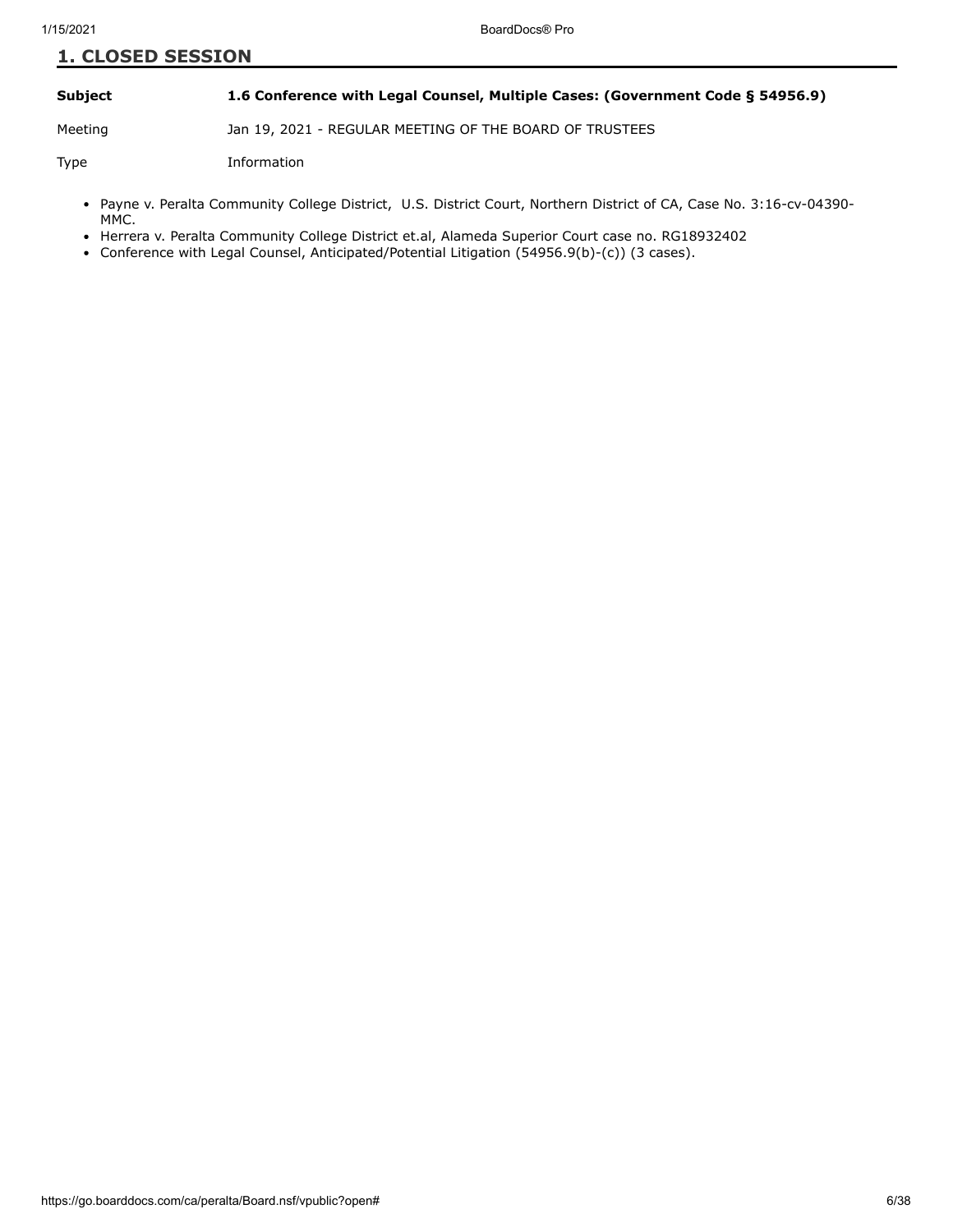# **2. OPEN SESSION Subject 2.1 Call to Order**

Meeting Jan 19, 2021 - REGULAR MEETING OF THE BOARD OF TRUSTEES

Type Procedural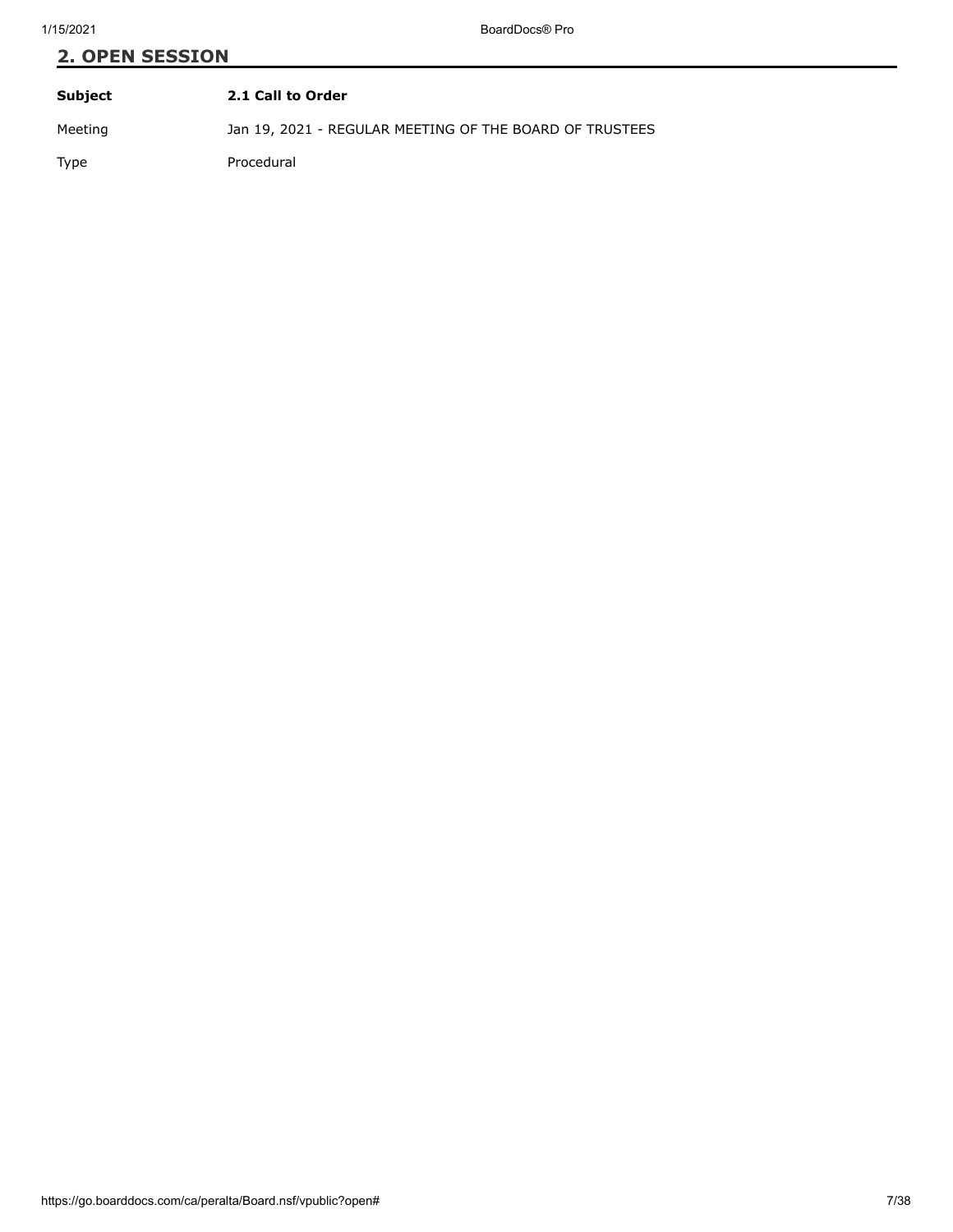| Subject | 2.2 Pledge of Allegiance                                |
|---------|---------------------------------------------------------|
| Meeting | Jan 19, 2021 - REGULAR MEETING OF THE BOARD OF TRUSTEES |
| Type    | Procedural                                              |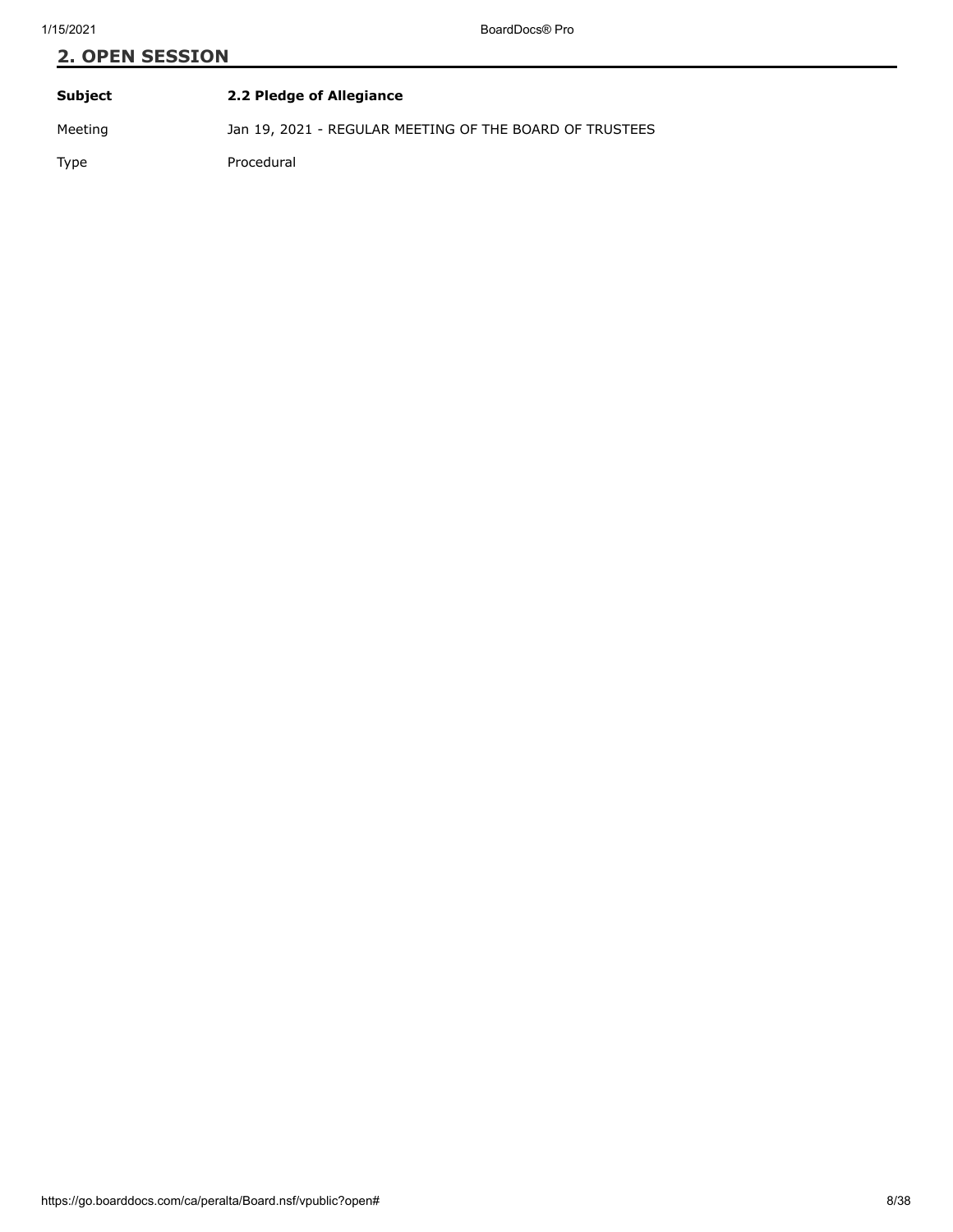| Subject | 2.3 Roll Call                                           |
|---------|---------------------------------------------------------|
| Meeting | Jan 19, 2021 - REGULAR MEETING OF THE BOARD OF TRUSTEES |
| Type    | Procedural                                              |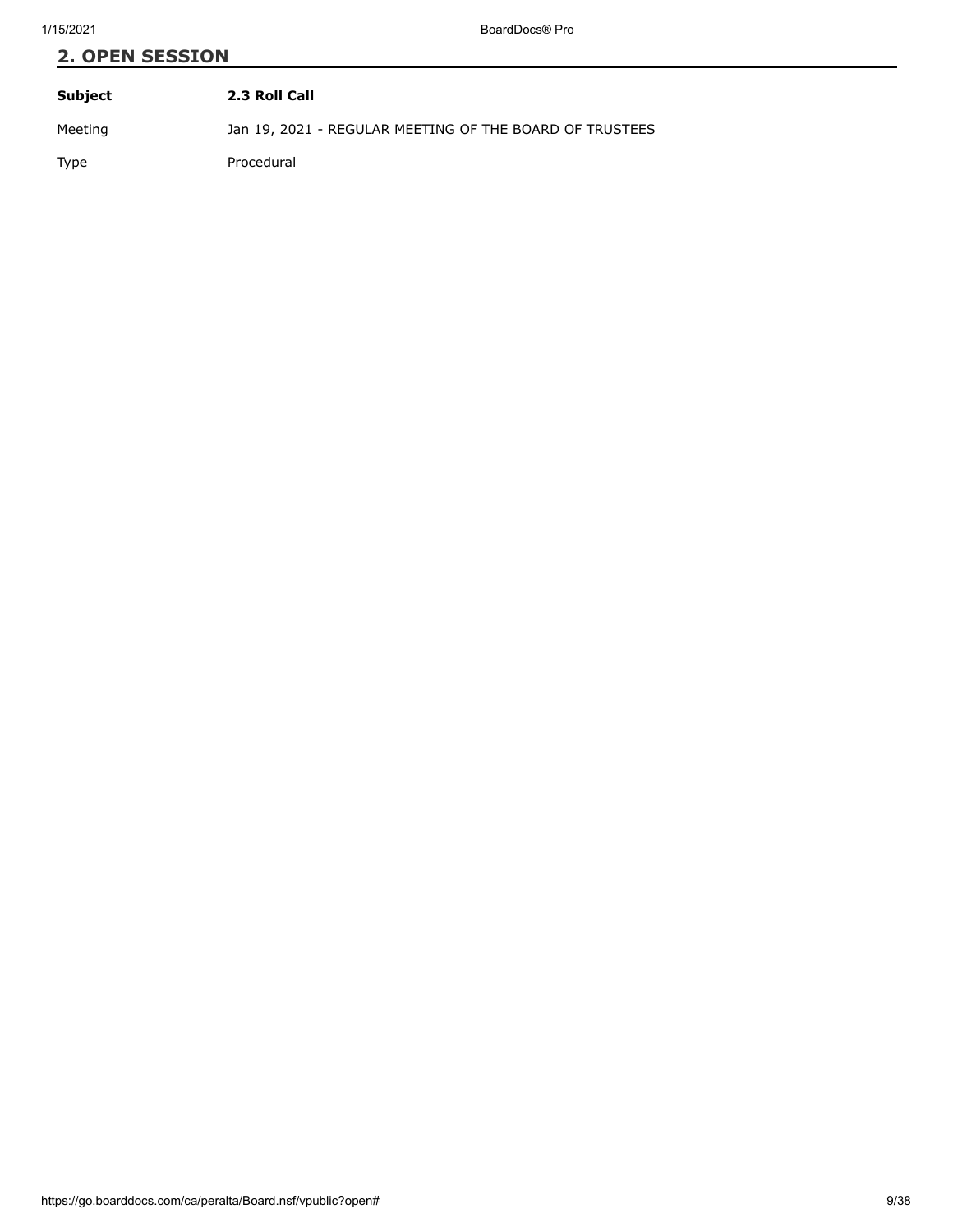# **2. OPEN SESSION Subject 2.4 Report of Action Taken in Closed Session** Meeting Jan 19, 2021 - REGULAR MEETING OF THE BOARD OF TRUSTEES

Type Information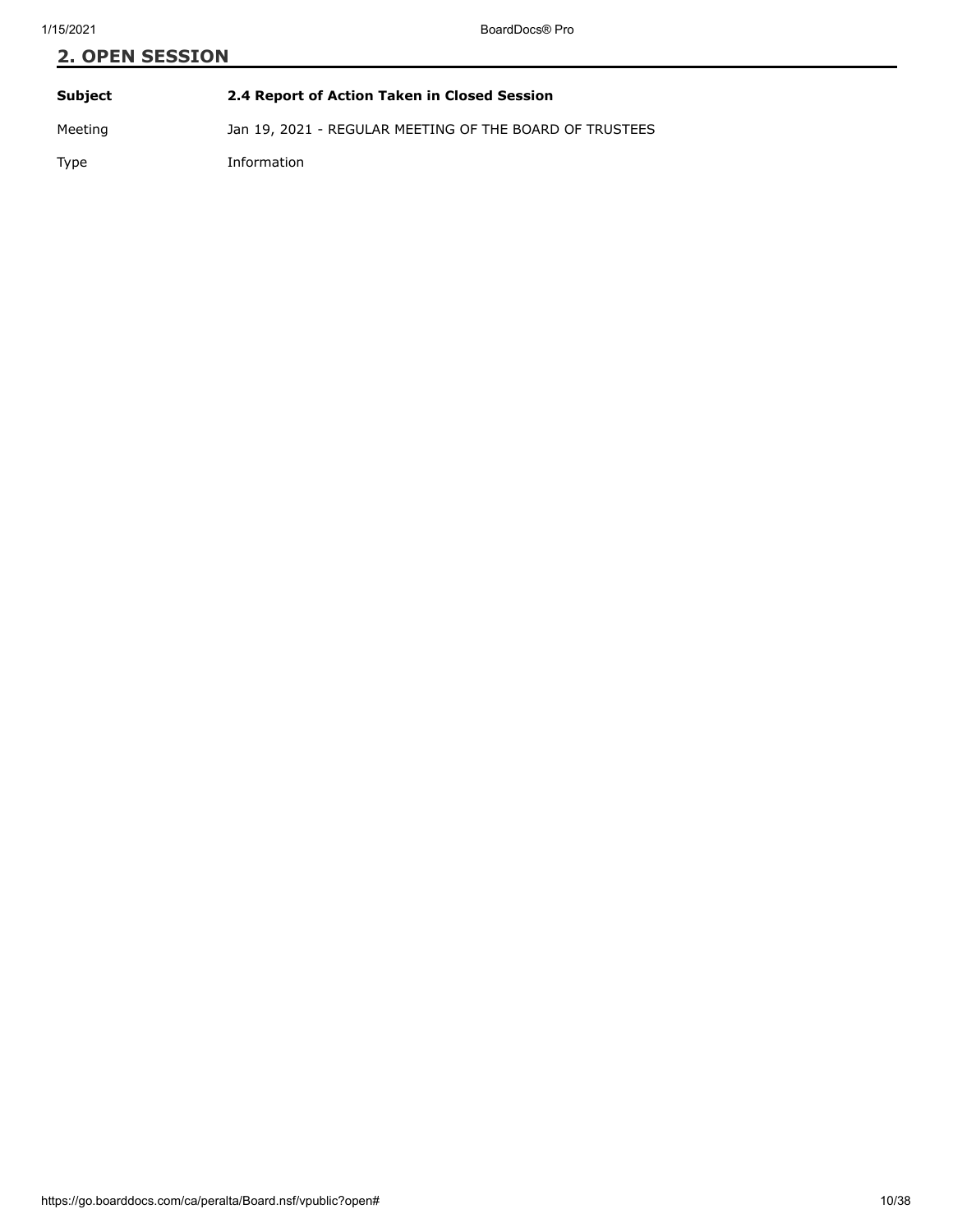| Subject | 2.5 Approval of the Agenda                              |
|---------|---------------------------------------------------------|
| Meeting | Jan 19, 2021 - REGULAR MEETING OF THE BOARD OF TRUSTEES |
| Type    | Action                                                  |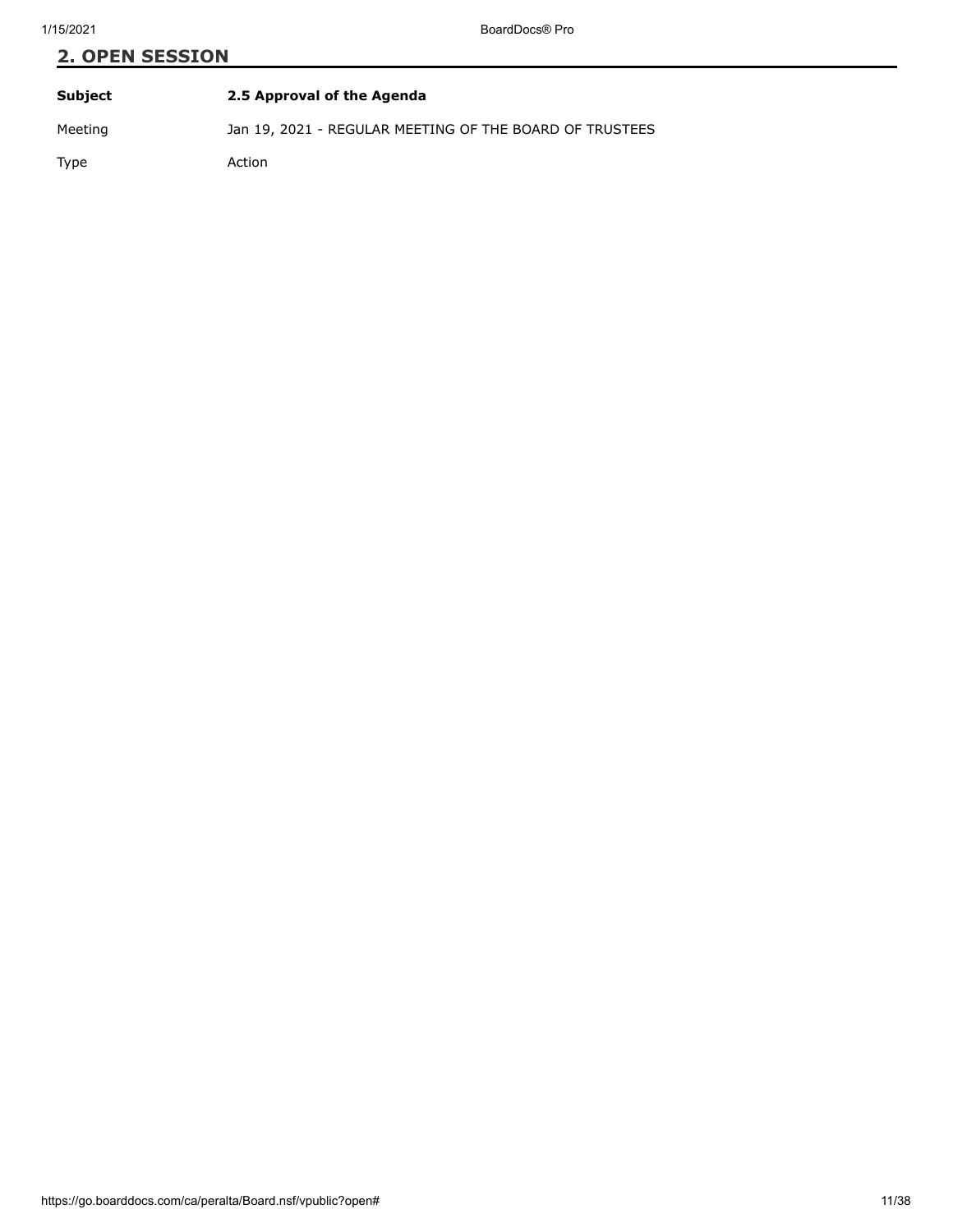| <b>Subject</b>  | 2.6 Approval of the Minutes                             |
|-----------------|---------------------------------------------------------|
| Meeting         | Jan 19, 2021 - REGULAR MEETING OF THE BOARD OF TRUSTEES |
| Type            | Action, Minutes                                         |
| Preferred Date  | Jan 19, 2021                                            |
| Absolute Date   | Jan 19, 2021                                            |
| Fiscal Impact   | No                                                      |
| <b>Budgeted</b> | No                                                      |
|                 |                                                         |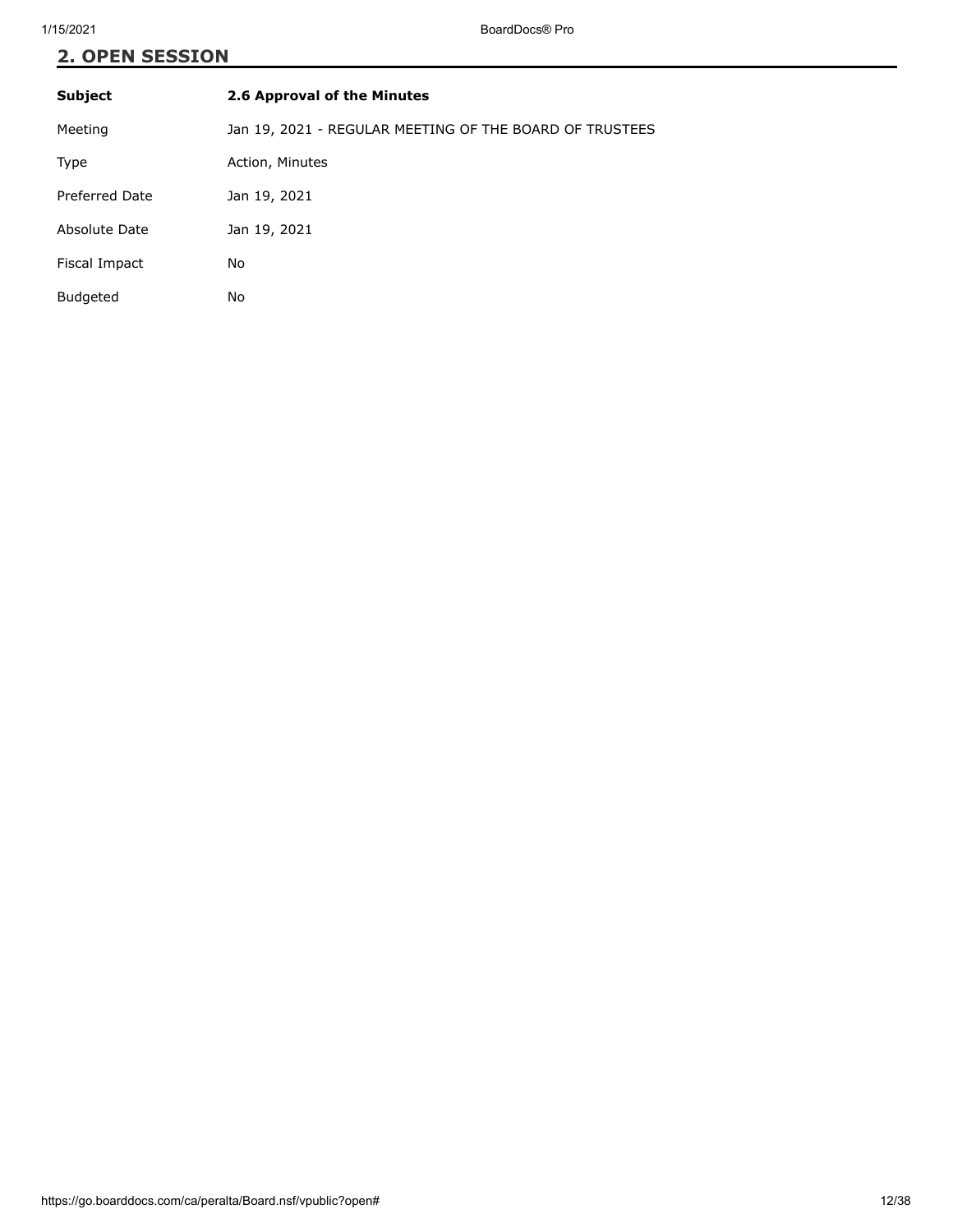# **2. OPEN SESSION Subject 2.7 Associated Student Government Reports** Meeting Jan 19, 2021 - REGULAR MEETING OF THE BOARD OF TRUSTEES

Type Information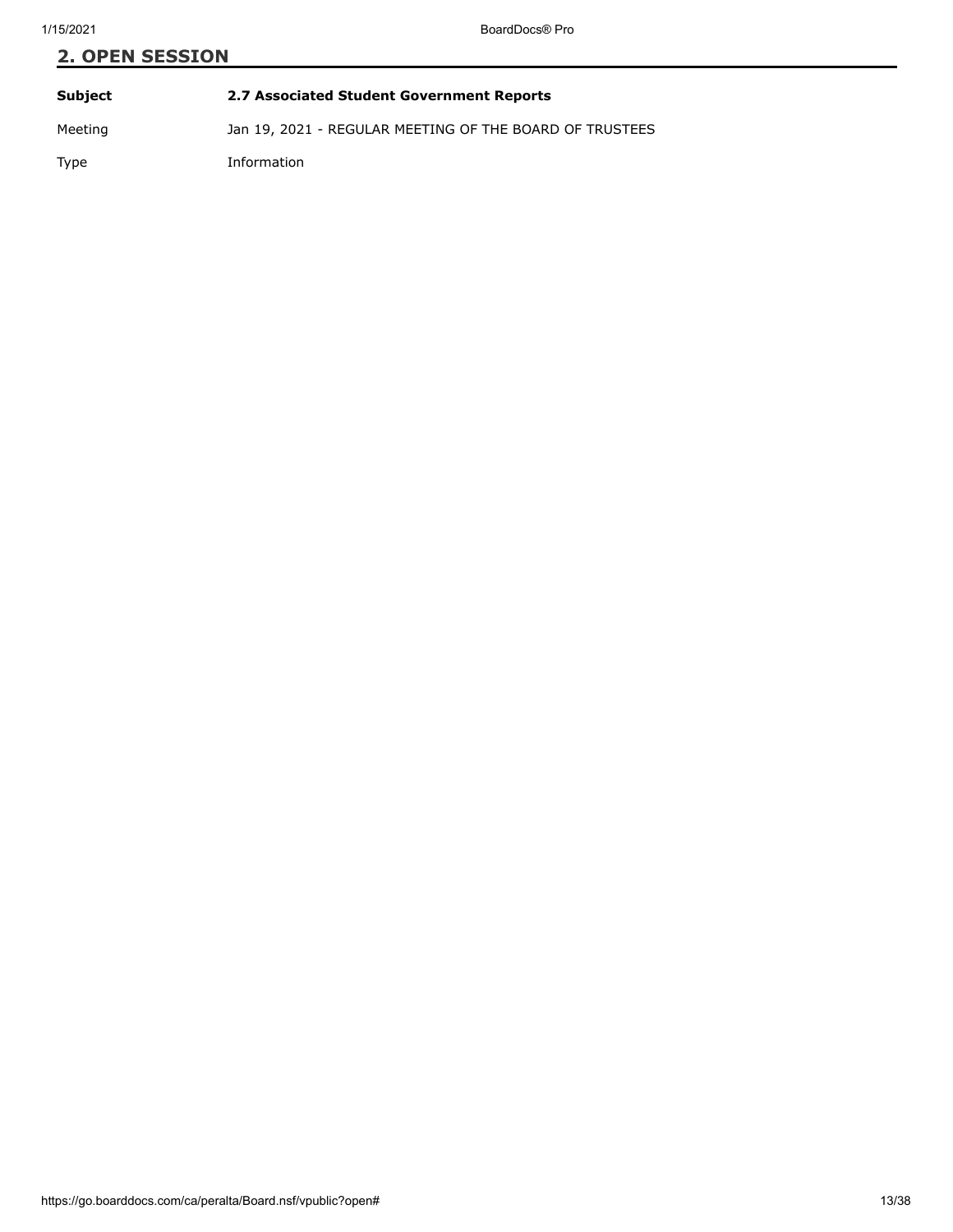| Subject | 2.8 Peralta Classified Senate Report                    |
|---------|---------------------------------------------------------|
| Meeting | Jan 19, 2021 - REGULAR MEETING OF THE BOARD OF TRUSTEES |
| Type    | Information                                             |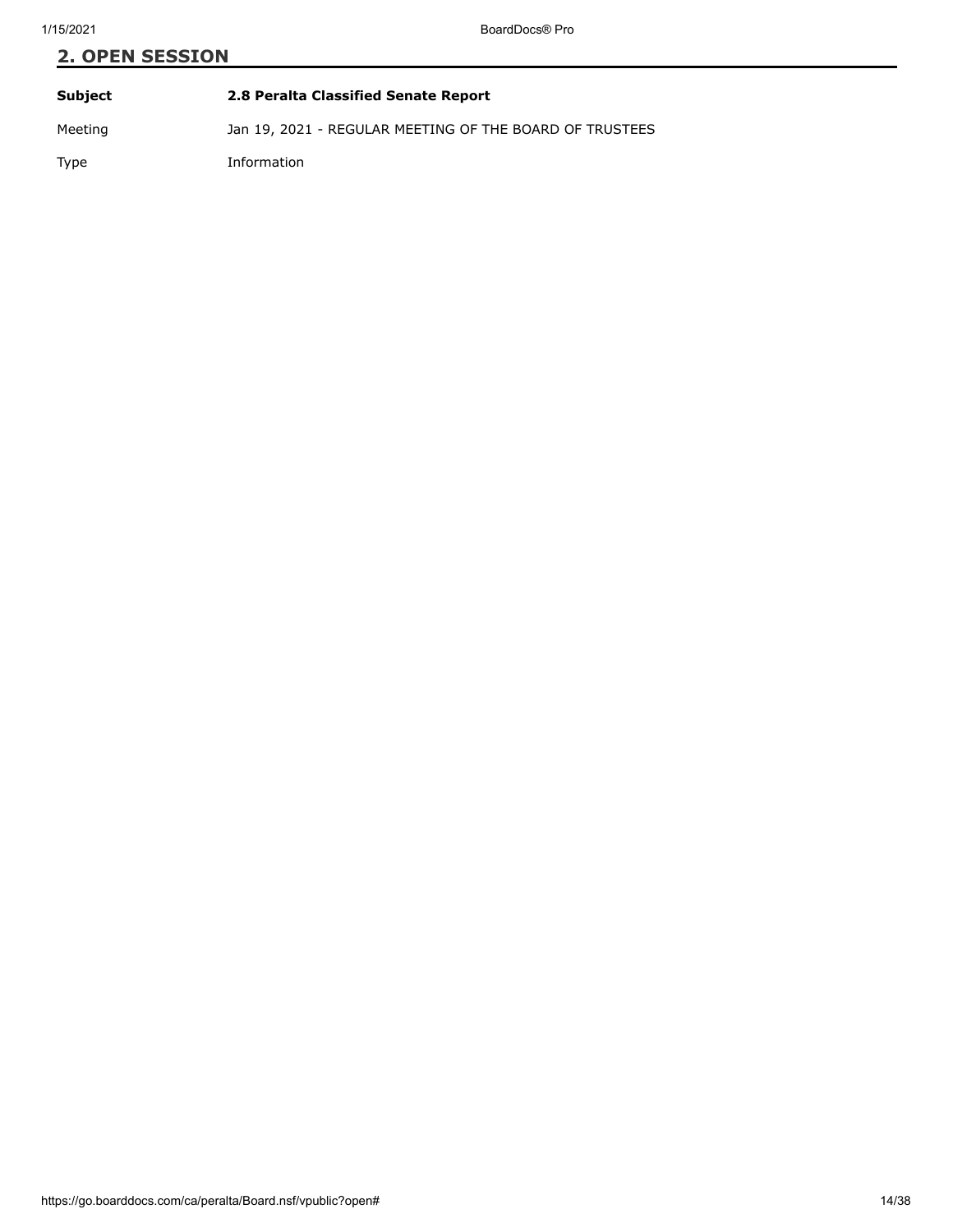| Subject | 2.9 District Academic Senate Report                     |
|---------|---------------------------------------------------------|
| Meeting | Jan 19, 2021 - REGULAR MEETING OF THE BOARD OF TRUSTEES |
| Type    | Information                                             |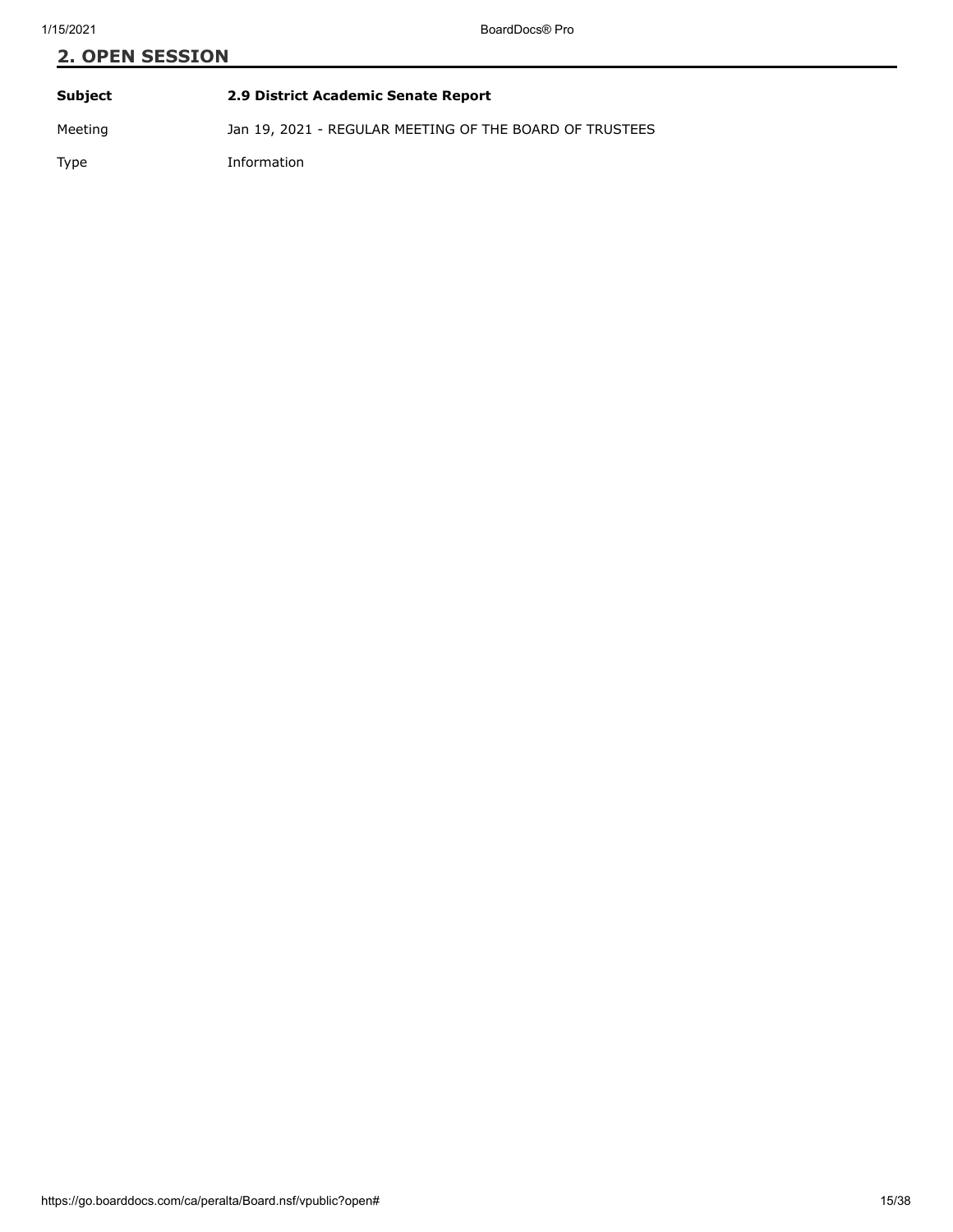#### **Subject 2.10 Public Communication**

Meeting Jan 19, 2021 - REGULAR MEETING OF THE BOARD OF TRUSTEES

Type Information

At this time, the Board of Trustees will listen to communication from the public on matters that are not on the agenda and are within the Board's jurisdiction. Under provisions of the Brown Act, the Board and District staff are prohibited from discussing or taking action on oral requests that are not part of the agenda, but may respond briefly. A maximum of 15 minutes (up to 3 minutes per individual) will be provided for speakers under this agenda section, at the Board President's discretion. A speaker's card must be completed to request to address the Board. Requests to speak which cannot be honored within the time limit will be scheduled for subsequent meetings in the order received. Persons addressing items included on the agenda will be heard at the time the item is considered, and comments on tangential issues not directly related to the item may be ruled out of order. Cards must be received prior to the Board's consideration of the item and are honored in the order the cards are received. A speaker may yield time to another speaker up to a limit of 6 additional minutes, with no more than 5 speakers on the issue, where both have completed a speaker's card, and the yielder must identify him/herself to the Board. Speakers are asked to submit any materials to the Board Clerk and shall not approach the dais during meetings. (Please line-up when your name is called.) Further direction is provided in Board Policy and Administrative Procedure 2345 Public Participation at Board Meetings.

**<http://web.peralta.edu/trustees/board-policies/>**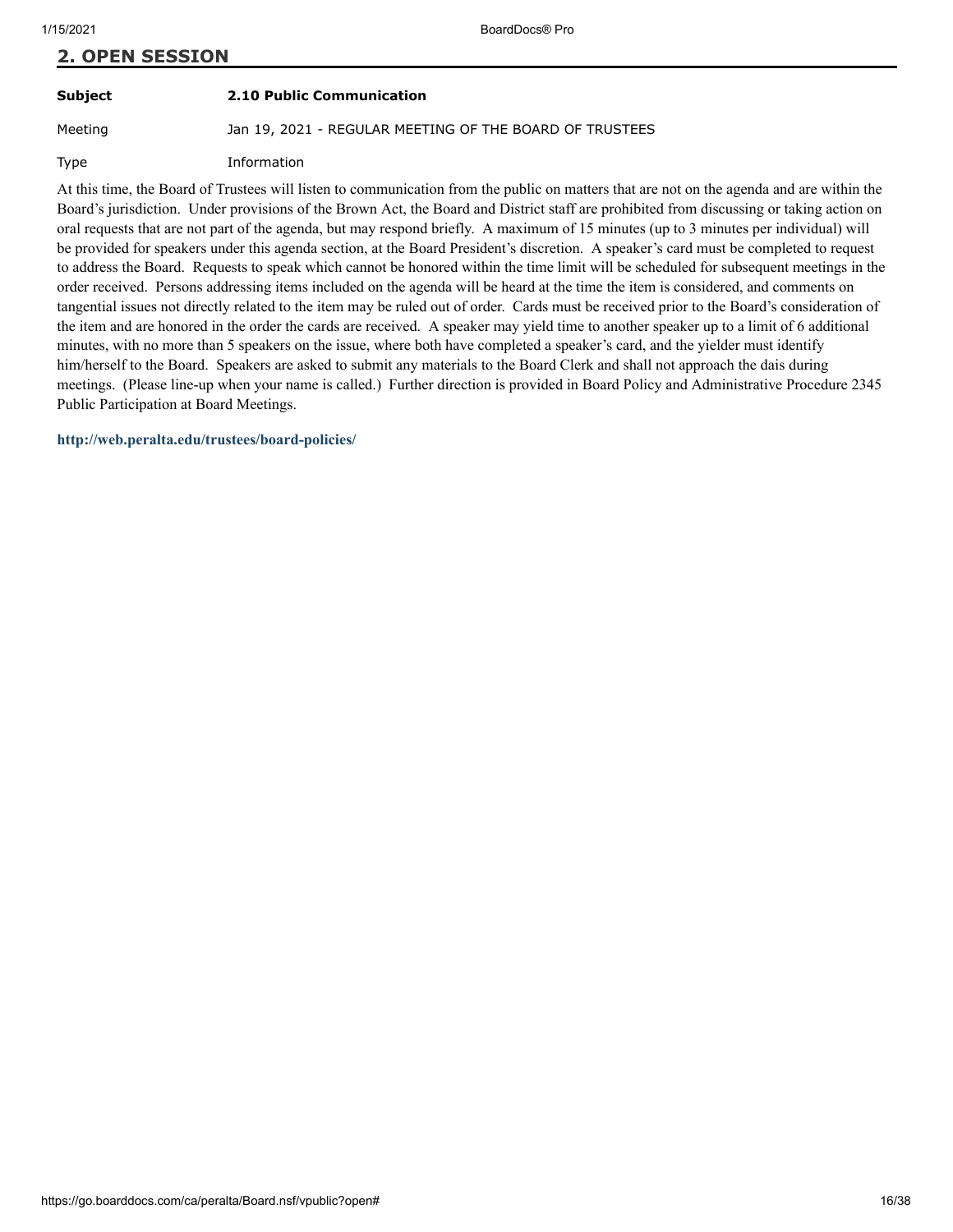| <b>Subject</b>                                | 2.11 Budget Study Session on the Student-Centered Funding Formula and the<br>Apportionment Process used by the State Chancellor's Office. Presenter: Interim<br><b>Chancellor Carla Walter (1 hour)</b> |
|-----------------------------------------------|---------------------------------------------------------------------------------------------------------------------------------------------------------------------------------------------------------|
| Meeting                                       | Jan 19, 2021 - REGULAR MEETING OF THE BOARD OF TRUSTEES                                                                                                                                                 |
| Type                                          | Discussion                                                                                                                                                                                              |
| Goals                                         | E: Develop and Manage Resources to Advance Our Mission                                                                                                                                                  |
| <b>TO:</b> Peralta Board of Trustees          |                                                                                                                                                                                                         |
| <b>FROM:</b> Carla Walter, Interim Chancellor |                                                                                                                                                                                                         |

#### **PREPARED BY: Maisha Jameson, Board Clerk**

#### **BACKGROUND/ANALYSIS:**

**2. OPEN SESSION**

The session will include discussion with C.M. Brahmbhatt, Managing Director from [Cambridge West](https://cambridgewestpartnership.com/). Mr. Brahmbhatt has been serving the educational community for 35 years. Twenty-four of those years were spent with the Coast Community College District as the Vice Chancellor of Administrative Services. C.M. holds a Lifetime Community College Chief Administrator Office Credential as well as a Lifetime Community College Supervisor Credential. He also received the 2010 Walter Star Robie Award from the Association of Chief Business Officers of CCC. C.M.'s career has granted him expertise in financial management, administrative services, cost savings, bond programs, State mandate compliance, capital construction/ facility planning, and finance resourcing.

File Attachments [SCFF Presentation Peralta CCD Budget Study Session 1 19 21.pdf \(482 KB\)](https://go.boarddocs.com/ca/peralta/Board.nsf/files/BXAN335D73A7/$file/SCFF%20Presentation%20Peralta%20CCD%20Budget%20Study%20Session%201%2019%2021.pdf)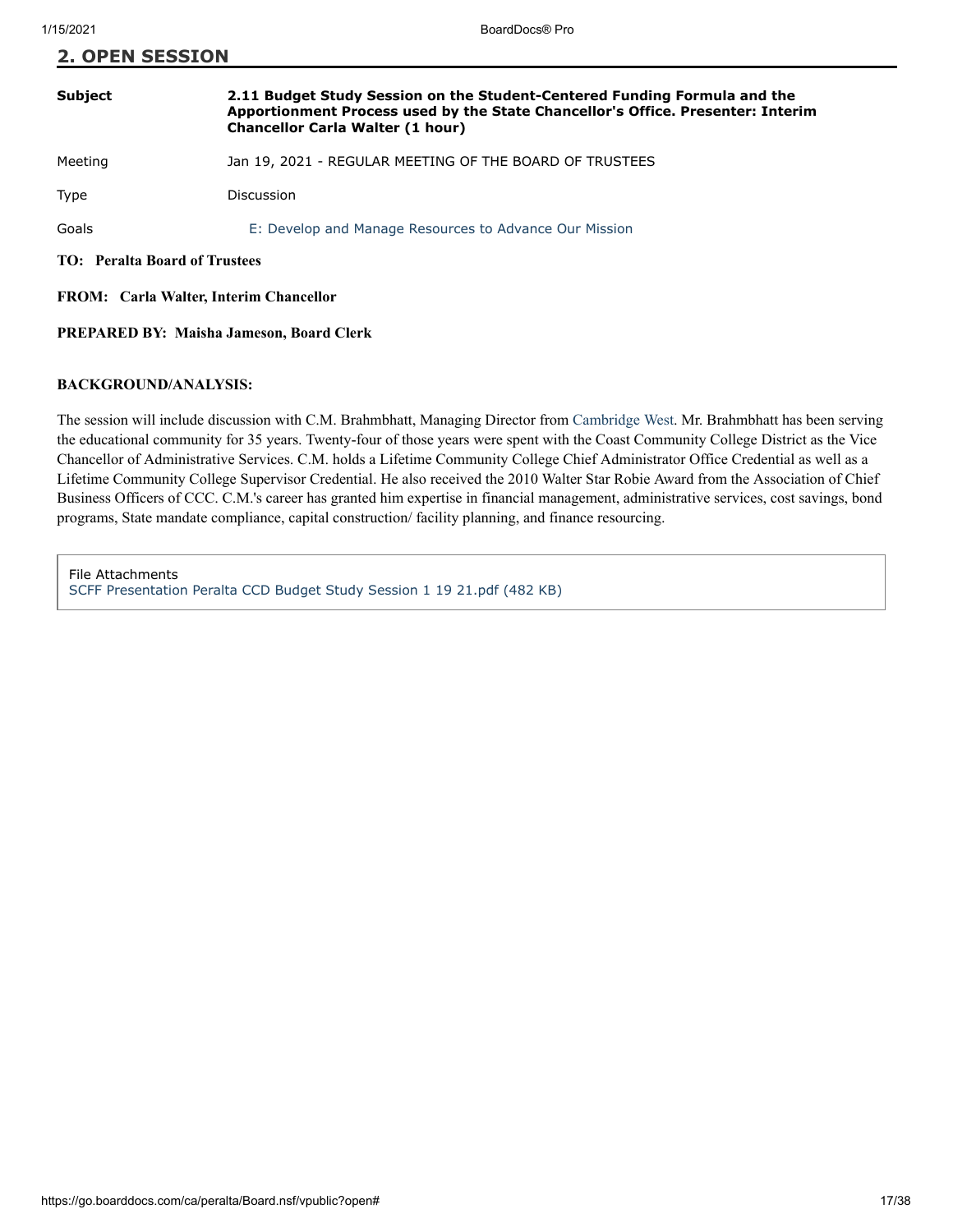**Subject 2.12 Chancellor's Reports (25 minutes)**

Meeting Jan 19, 2021 - REGULAR MEETING OF THE BOARD OF TRUSTEES

Type Information

• College Reports

File Attachments

[COA January\\_19\\_2021\\_Presidents\\_Report.pdf \(574 KB\)](https://go.boarddocs.com/ca/peralta/Board.nsf/files/BX8U387A0B07/$file/COA%20January_19_2021_Presidents_Report.pdf) [Merritt 1.19.21 College BOT Report.pdf \(1,432 KB\)](https://go.boarddocs.com/ca/peralta/Board.nsf/files/BX8UCQ7B7099/$file/Merritt%201.19.21%20College%20BOT%20Report.pdf) BCC News for the Board - Jan  $( V3)$ .pdf  $(1,047$  KB) [Laney College Board Highlight JANUARY 2021.pdf \(431 KB\)](https://go.boarddocs.com/ca/peralta/Board.nsf/files/BXB2P40315A2/$file/Laney%20College%20Board%20Highlight%20JANUARY%202021.pdf)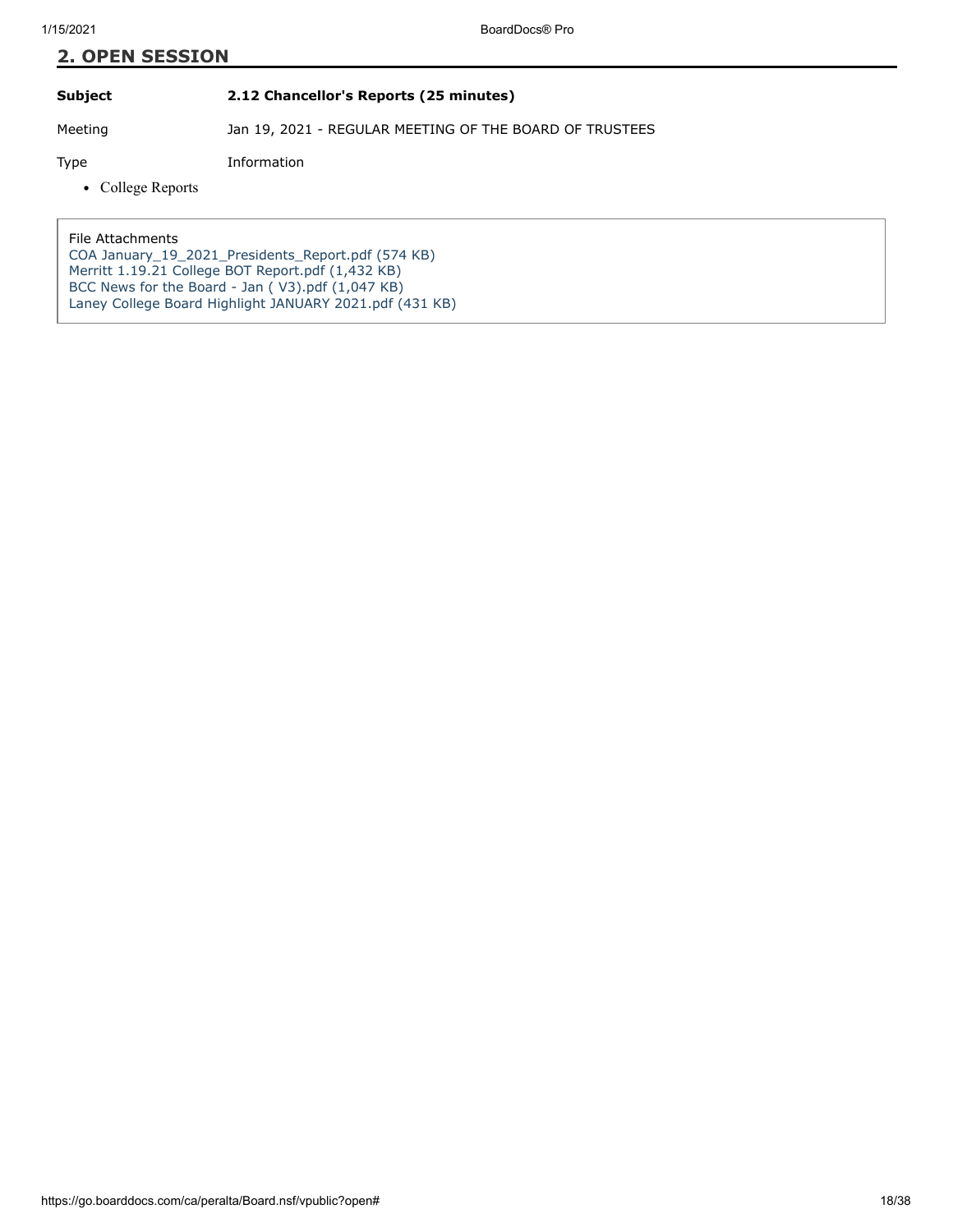#### **3. INFORMATIONAL**

| <b>Subject</b>                       | 3.1 First Reading on Proposed Board Policies. Presenter: Interim Chancellor Carla<br>Walter (5 minutes) |
|--------------------------------------|---------------------------------------------------------------------------------------------------------|
| Meeting                              | Jan 19, 2021 - REGULAR MEETING OF THE BOARD OF TRUSTEES                                                 |
| Type                                 | Information                                                                                             |
| Goals                                | D: Strengthen Accountability, Innovation and Collaboration                                              |
| <b>TO: Peralta Board of Trustees</b> |                                                                                                         |

**FROM: Dr. Carla Walter, Interim Chancellor**

#### **PREPARED BY: Maisha Jameson, Board Clerk**

#### **BACKGROUND/ANALYSIS:**

The Board will conduct a first reading of the Board Policies. The following policies are presented for review and will return to a future Board meeting for approval and adoption.

- **BP 2355 Speakers and Decorum (**This policy was last updated in 2011.)
- **BP 4220 Standards of Scholarship (**This policy was last updated in 2019.)
- **BP 4400 Community Service Programs (**This policy was last updated in 2012.)
- **BP 5010 Admissions and Concurrent Enrollment (**This policy was last updated in 2015.)
- **BP 7510 Domestic Partners** (This is a new policy.)

File Attachments

- [BP 2355 Speakers and Decorum.pdf \(101 KB\)](https://go.boarddocs.com/ca/peralta/Board.nsf/files/BX2B4K2A844F/$file/BP%202355%20Speakers%20and%20Decorum.pdf)
- [BP 4220 Standards of Scholarship.pdf \(136 KB\)](https://go.boarddocs.com/ca/peralta/Board.nsf/files/BX2B4H2A8401/$file/BP%204220%20Standards%20of%20Scholarship.pdf)

[BP 4400 Community Service Programs.pdf \(148 KB\)](https://go.boarddocs.com/ca/peralta/Board.nsf/files/BX2B4F2A83B7/$file/BP%204400%20Community%20Service%20Programs.pdf)

[BP 5010 Admissions and Concurrent Enrollment.pdf \(198 KB\)](https://go.boarddocs.com/ca/peralta/Board.nsf/files/BX2B4B2A8371/$file/BP%205010%20Admissions%20and%20Concurrent%20Enrollment.pdf)

[BP 7510 Domestic Partners.pdf \(191 KB\)](https://go.boarddocs.com/ca/peralta/Board.nsf/files/BX2B492A8333/$file/BP%207510%20Domestic%20Partners.pdf)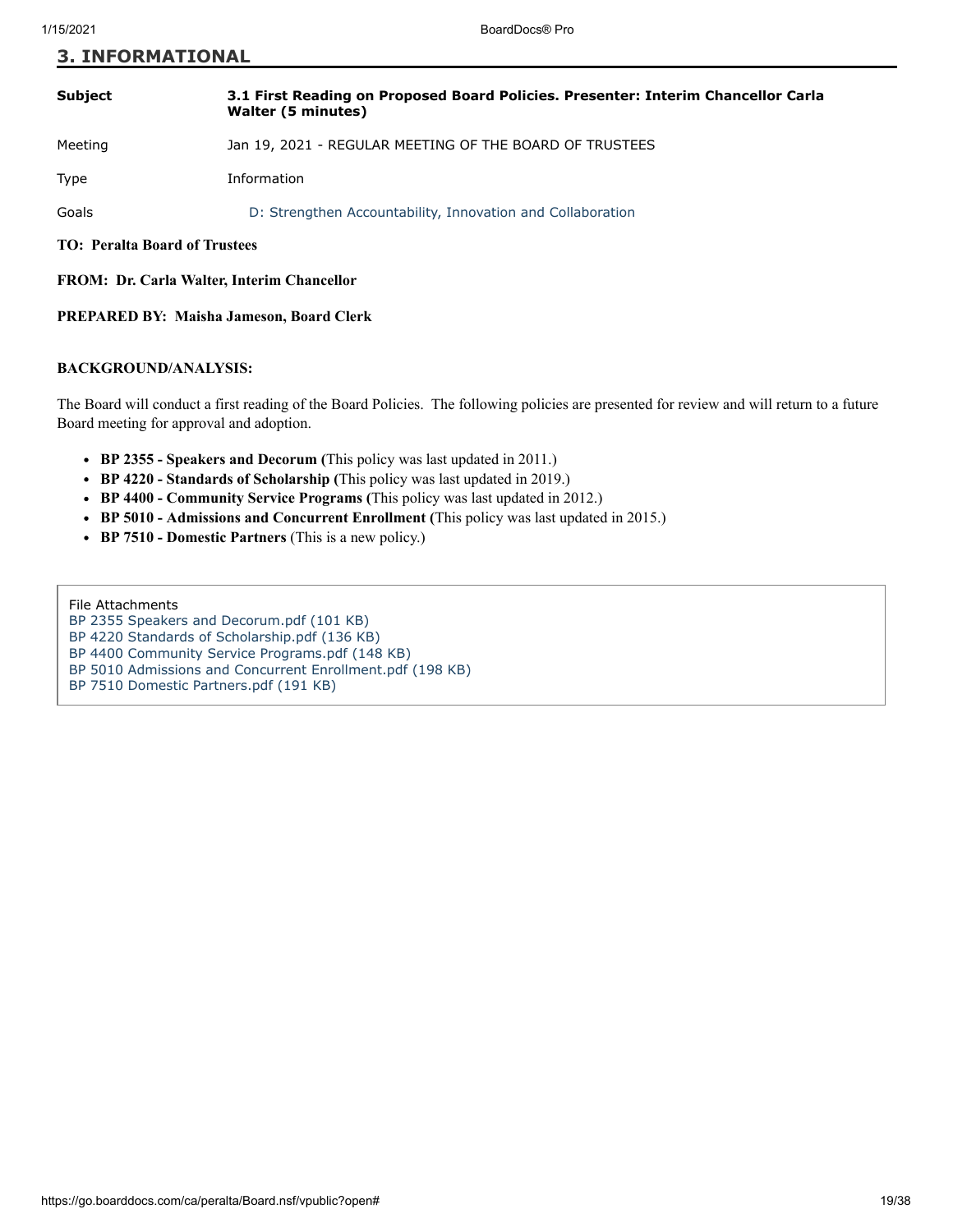### **4. CONSENT CALENDAR - CHANCELLOR's OFFICE**

| Subject                              | 4.1 Consider Ratification of Monthly Contract Report in Accordance with Administrative<br>Policy 6340. Presenter: Interim Chancellor Carla Walter |
|--------------------------------------|---------------------------------------------------------------------------------------------------------------------------------------------------|
| Meeting                              | Jan 19, 2021 - REGULAR MEETING OF THE BOARD OF TRUSTEES                                                                                           |
| Type                                 | Action (Consent)                                                                                                                                  |
| Preferred Date                       | Jan 19, 2021                                                                                                                                      |
| Absolute Date                        | Jan 19, 2021                                                                                                                                      |
| Fiscal Impact                        | No.                                                                                                                                               |
| <b>TO:</b> Peralta Board of Trustees |                                                                                                                                                   |

#### **FROM: Dr. Carla Walter, Interim Chancellor**

#### **PREPARED BY: Brandi Howard, Contracts & Legal Affairs Coordinator**

**BACKGROUND/ANALYSIS:** Consider Ratification of the Monthly Report of Contracts for the period of November 26, 2020, through January 9, 2021. In accordance with Administrative Policy 6340, all contracts and amendments regardless of dollar amount must be ratified by the Board of Trustees within 60 days, if not approved in advance as otherwise required herein.

**DELIVERABLES/SCOPE OF WORK:** Scope of Work and budget source for each contract can be found in the monthly report.

**EVALUATION AND RECOMMENDED ACTION:** The Interim Chancellor recommends ratification.

File Attachments [BOT Contract Ratification Report for 1.19.2021.pdf \(125 KB\)](https://go.boarddocs.com/ca/peralta/Board.nsf/files/BX2U9T7AF1EF/$file/BOT%20Contract%20Ratification%20Report%20for%201.19.2021.pdf)

*All matters listed under the Consent Calendar are considered by the Board of Trustees to be routine or sufficiently supported by back-up information as to not require additional discussion. Consent Calendar items will be enacted by one motion. There will be no separate discussion on these items prior to the time the Board votes on them, unless a Board member requests that a specific item be removed from the Consent Calendar for action and a separate vote. Public comment on Consent Calendar items from anyone completing a card will be heard prior to the Board's vote on the Consent Calendar. All Board approved contracts are subject to final negotiation and execution by the Chancellor.*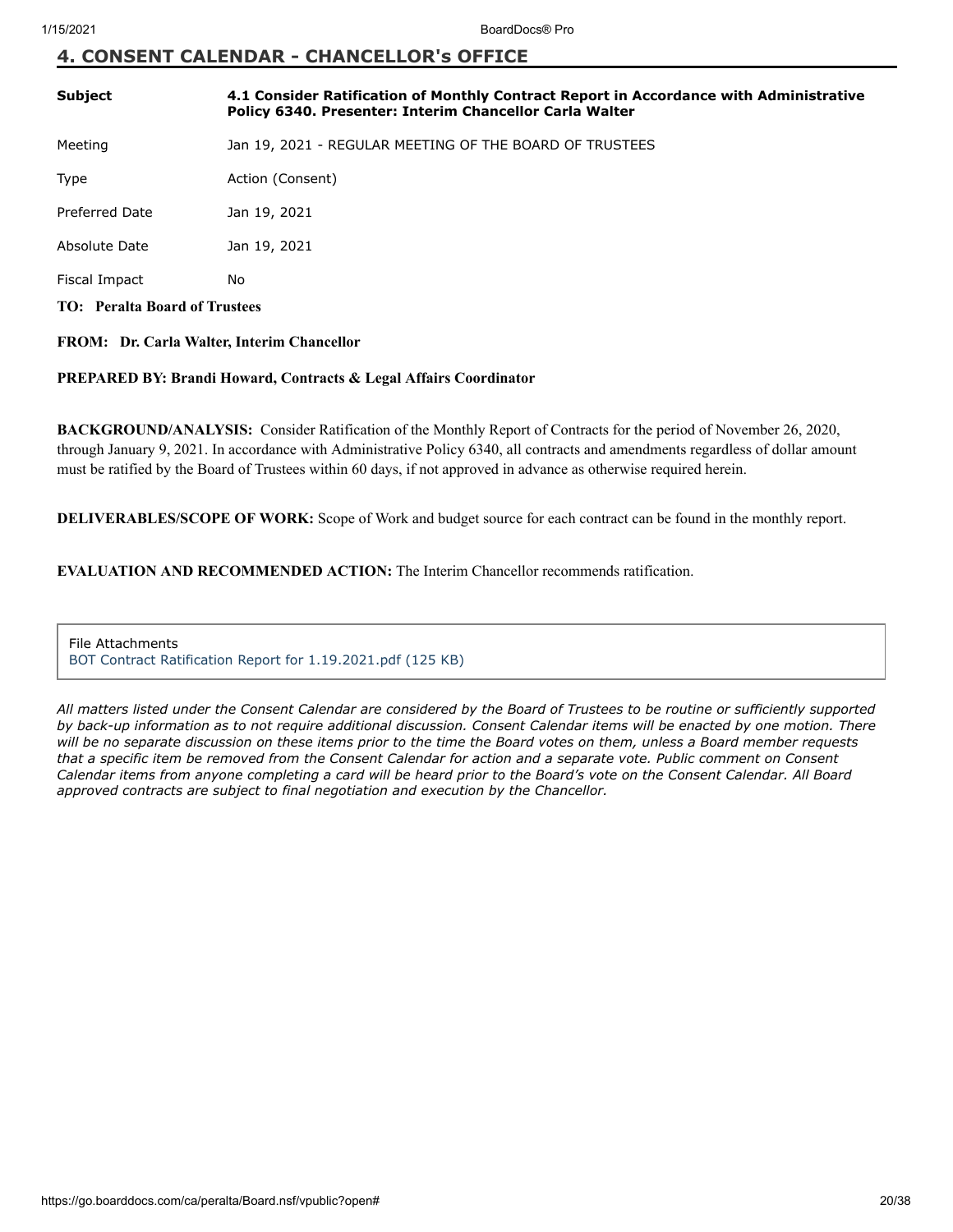### **5. CONSENT CALENDAR - ACADEMIC AFFAIRS**

| <b>Subject</b>                       | 5.1 Consider Approval of Course and Program Additions, Deactivations and Changes.<br><b>Presenter: Vice Chancellor Siri Brown</b> |
|--------------------------------------|-----------------------------------------------------------------------------------------------------------------------------------|
| Meeting                              | Jan 19, 2021 - REGULAR MEETING OF THE BOARD OF TRUSTEES                                                                           |
| Type                                 | Action (Consent)                                                                                                                  |
| <b>Preferred Date</b>                | Jan 19, 2021                                                                                                                      |
| Absolute Date                        | Jan 19, 2021                                                                                                                      |
| Fiscal Impact                        | No                                                                                                                                |
| <b>Budgeted</b>                      | No                                                                                                                                |
| <b>Budget Source</b>                 | N/A                                                                                                                               |
| <b>TO: Peralta Board of Trustees</b> |                                                                                                                                   |

#### **FROM: Department of Academic Affairs**

#### **PREPARED BY: Amany Elmasry, Curriculum and System Tech Analyst**

#### **BACKGROUND/ANALYSIS:**

The role of Council on Instruction, Planning and Development (CIPD) is to review college curriculum additions, deletions, or modifications and submit them to the Board of Trustees for approval. CIPD meetings monthly throughout the academic year and is composed of college curriculum chairs (appointed by the Academic Senate), curriculum specialists, matriculation officers, the District Academic Senate President, the Vice Chancellor of Academic Affairs & Student Success, Deans and Vice Presidents of Instruction.

Course and program additions are based on industry demand and/or students need in the following fields: Statistical Software Programing, Noncredit Instructional Support to English and ESOL courses, Ethnic Studies, Hand Tool Design and Production, Journalism-smartphone reporting, Noncredit Support to Music courses, and instruction on relevant Digital Marketing Skills.

Course modifications are required to comply with State Chancellor's Office initiatives such as the code alignment project for better reporting. They are also required for updates to course curriculum to ensure alignment with districtwide requisites and unit values in order to streamline student enrollment and to comply with Education Code Sections 70901(b), 70902(b), and 78016; and California Code of Administrative Regulations Sections 51000, 51022, 55100, 55130 and 55150.

Course deletions results in deactivating courses that are no longer offered from the college catalog, state inventory, CurriQunet, ASSIST, and Passport according to the approved effective term listed in the attached agenda.

#### **DELIVERABLES/SCOPE OF WORK:**

N/A

#### **ANTICIPATED COMPLETION DATE:**

All curriculum additions, deletions and modifications is work that occurs on an ongoing basis.

### **EVALUATION AND RECOMMENDED ACTION:**

The attached PDF entitled "Dec 2020 CIPD Report" and "Dec 2020 Program Proposals" contains course and program additions, changes and deactivations as approved by the colleges' curriculum committees and The Council for Instruction, Planning and Development (CIPD).

https://go.boarddocs.com/ca/peralta/Board.nsf/vpublic?open# 21/38 The Interim Chancellor recommends approval.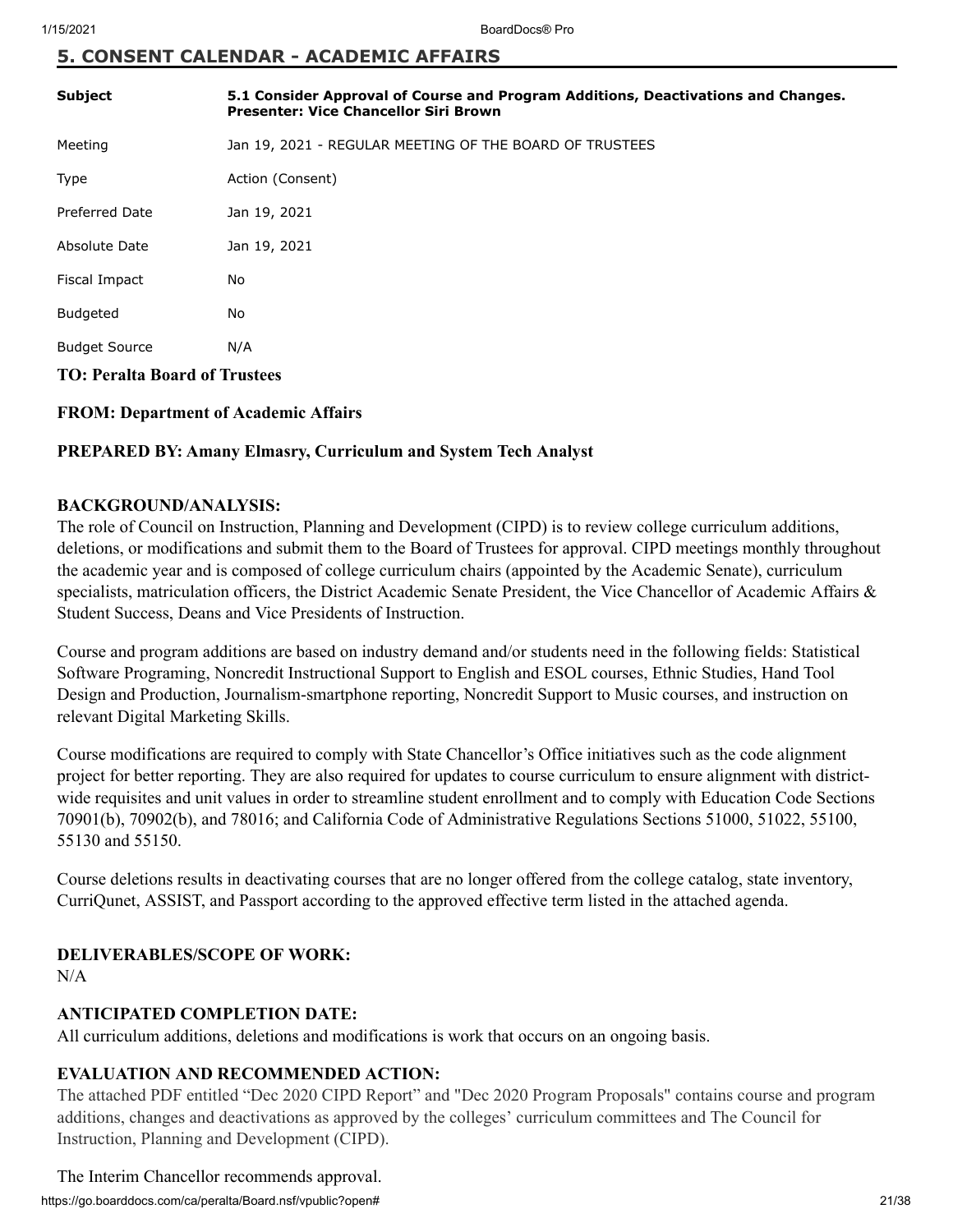File Attachments [Dec 2020 CIPD Report.pdf \(995 KB\)](https://go.boarddocs.com/ca/peralta/Board.nsf/files/BWYNWU5EA3A7/$file/Dec%202020%20CIPD%20Report.pdf) [Dec 2020 Program Proposals.pdf \(2,675 KB\)](https://go.boarddocs.com/ca/peralta/Board.nsf/files/BWYNXD5EAEAA/$file/Dec%202020%20Program%20Proposals.pdf)

*All matters listed under the Consent Calendar are considered by the Board of Trustees to be routine or sufficiently supported by back-up information as to not require additional discussion. Consent Calendar items will be enacted by one motion. There will be no separate discussion on these items prior to the time the Board votes on them, unless a Board member requests that a specific item be removed from the Consent Calendar for action and a separate vote. Public comment on Consent Calendar items from anyone completing a card will be heard prior to the Board's vote on the Consent Calendar. All Board approved contracts are subject to final negotiation and execution by the Chancellor.*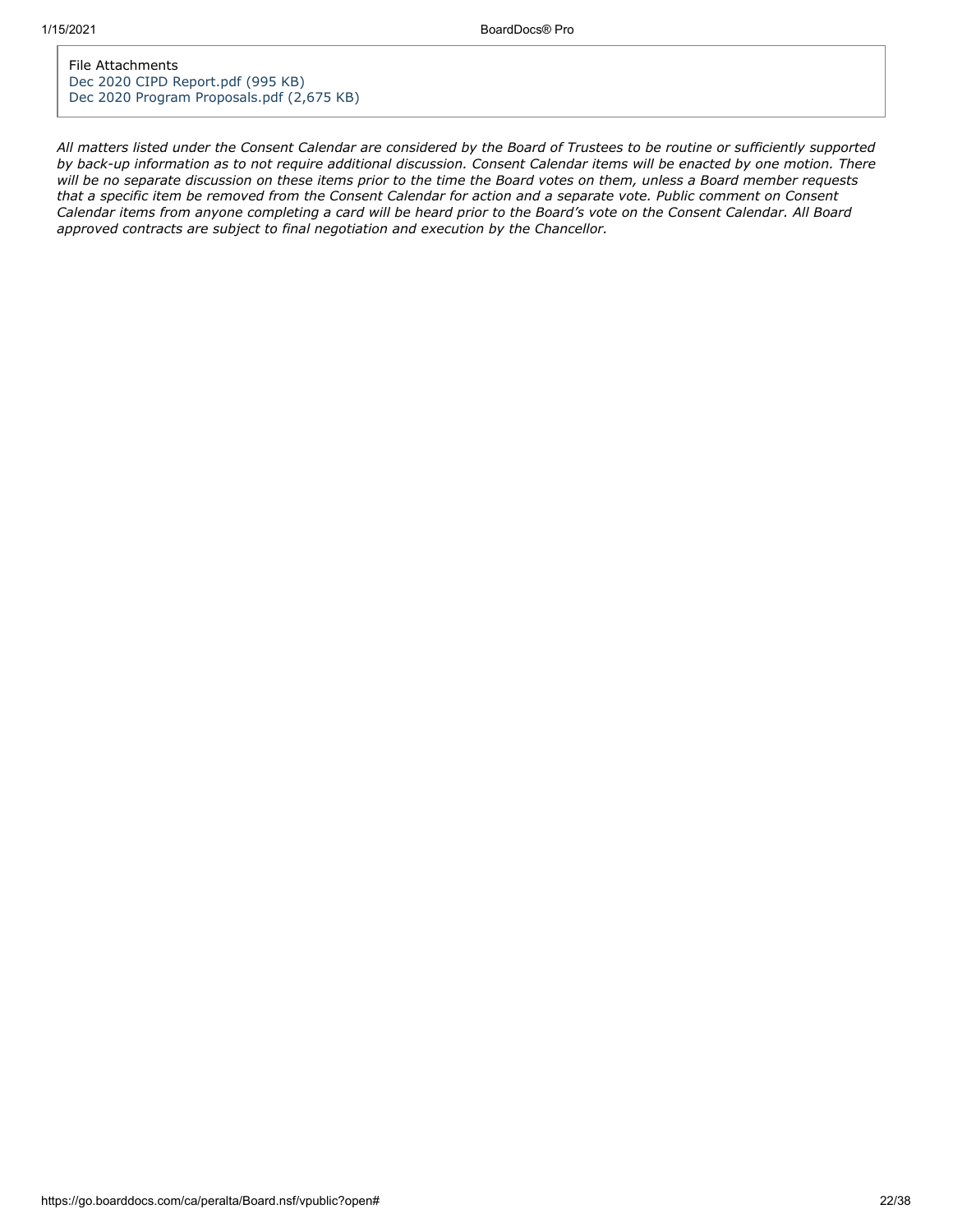#### **6. CONSENT CALENDAR - PUBLIC INFORMATION**

| <b>Subject</b>                       | 6.1 Consider Ratification of Independent Contractor Agreement for Folger Graphics for<br>Printing and Mailing Services in the amount of \$38,622.79 for Spring 2021 Enrollment<br>Campaign. Presenter: Executive Director Mark Johnson |  |
|--------------------------------------|----------------------------------------------------------------------------------------------------------------------------------------------------------------------------------------------------------------------------------------|--|
| Meeting                              | Jan 19, 2021 - REGULAR MEETING OF THE BOARD OF TRUSTEES                                                                                                                                                                                |  |
| Type                                 | Action (Consent)                                                                                                                                                                                                                       |  |
| <b>Preferred Date</b>                | Jan 19, 2021                                                                                                                                                                                                                           |  |
| Absolute Date                        | Jan 19, 2021                                                                                                                                                                                                                           |  |
| Fiscal Impact                        | Yes                                                                                                                                                                                                                                    |  |
| Dollar Amount                        | \$38,622.73                                                                                                                                                                                                                            |  |
| <b>Budgeted</b>                      | Yes                                                                                                                                                                                                                                    |  |
| <b>Budget Source</b>                 | Fund 01/General Fund: 1-01-116-5888-1-660800-0000-00                                                                                                                                                                                   |  |
| <b>TO: Peralta Board of Trustees</b> |                                                                                                                                                                                                                                        |  |

#### **FROM: Mark Johnson, Executive Director, District Department of Marketing, Communications & Public Relations**

#### **PREPARED BY: Diana Fitzgerald**

PO\_VENDOR\_OVERVIEW

**BACKGROUND/ANALYSIS:** Folger Graphics was chosen after gathering bids to provide printing and mailing services for the Spring 2021 enrollment advertising postcard. The amount of ICC #22542 is \$38,622.73 and below the \$50,000.00 threshold for Board approval. However, Folger Graphics has been used on other printing projects this fiscal year across the District and the overall spending has now exceeded the \$50,000.00 threshold in services and purchases for this vendor. This ICC of \$38,622.73 and other items from December 2020 brings the total spending with Folger Graphics to \$95,743.44, requiring Board ratification.

| PO VENDOR OVERVIEW        |         |                               |                 |             |
|---------------------------|---------|-------------------------------|-----------------|-------------|
| PO No.                    | PO Date | Supplier                      | Origin          | Sum Amount  |
| 3000126985                |         | 7/29/2020FOLGER GRAPHICS INC  | Laney           | \$376.91    |
| 3000127188                |         | 8/13/2020FOLGER GRAPHICS INC  | Laney           | \$2,400.88  |
| 3000127472                |         | 9/2/2020FOLGER GRAPHICS INC   | <b>District</b> | \$20.00     |
| 3000127936                |         | 10/19/2020FOLGER GRAPHICS INC | <b>BCC</b>      | \$7,784.06  |
| 3000127988                |         | 10/23/2020FOLGER GRAPHICS INC | <b>BCC</b>      | \$6,510.66  |
| 3000128206                |         | 11/19/2020FOLGER GRAPHICS INC | <b>COA</b>      | \$15,510.81 |
| 3000128223                |         | 11/20/2020FOLGER GRAPHICS INC | Laney           | \$19,965.06 |
| 3000128255                |         | 12/1/2020FOLGER GRAPHICS INC  | <b>COA</b>      | \$1,861.93  |
| 3000128412                |         | 12/11/2020FOLGER GRAPHICS INC | Laney           | \$2,128.88  |
| 3000128415                |         | 12/11/2020FOLGER GRAPHICS INC | Merritt         | \$561.52    |
| 3000128447                |         | 12/14/2020FOLGER GRAPHICS INC | <b>District</b> | \$38,622.73 |
| <b>TOTAL FOR SUPPLIER</b> |         |                               |                 | \$95,743.44 |

**DELIVERABLES/SCOPE OF WORK:** Printing and mailing services (including postage) of the Spring 2021 enrollment campaign postcard. Design created by PCCD. Postcard to be mailed in January 2021 to 292,000 households in the PCCD service area to encourage enrollment in Spring 2021 classes.

#### **ANTICIPATED COMPLETION DATE:** June 30, 2021

#### **EVALUATION AND RECOMMENDED ACTION:**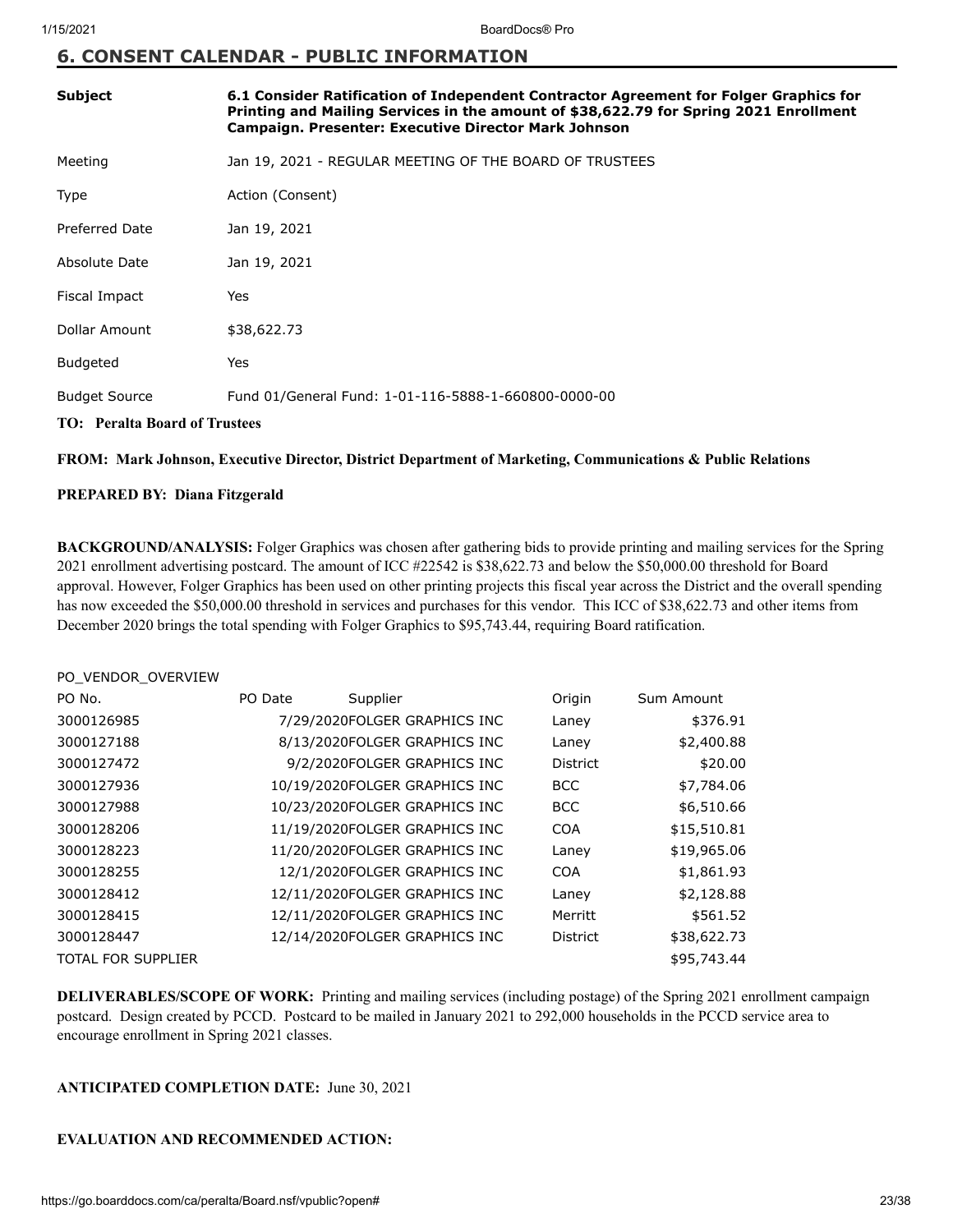#### 1/15/2021 BoardDocs® Pro

The District's Marketing, Communication and Public Relations Department has evaluated the deliverables to date for Folger Graphics and found them to be satisfactory.

The Interim Chancellor and Executive Director of Marketing Communication recommend approval.

File Attachments [Folger Graphics ICC #22542 w\\_MARC - signed.pdf \(2,747 KB\)](https://go.boarddocs.com/ca/peralta/Board.nsf/files/BWK6UH16A024/$file/Folger%20Graphics%20ICC%20%2322542%20w_MARC%20-%20signed.pdf)

*All matters listed under the Consent Calendar are considered by the Board of Trustees to be routine or sufficiently supported by back-up information as to not require additional discussion. Consent Calendar items will be enacted by one motion. There will be no separate discussion on these items prior to the time the Board votes on them, unless a Board member requests that a specific item be removed from the Consent Calendar for action and a separate vote. Public comment on Consent Calendar items from anyone completing a card will be heard prior to the Board's vote on the Consent Calendar. All Board approved contracts are subject to final negotiation and execution by the Chancellor.*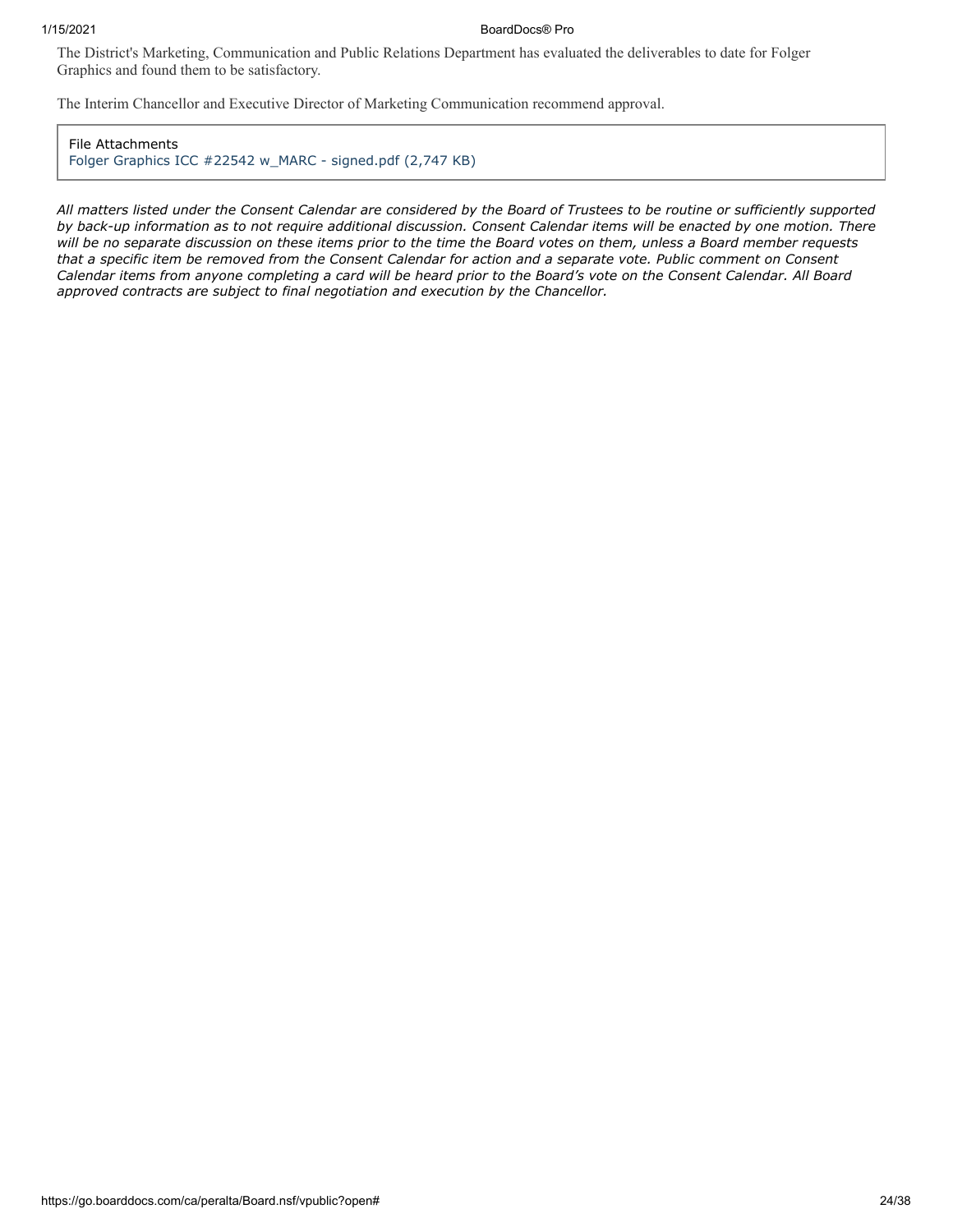**7. ACTION ITEMS**

| <b>Subject</b>                       | 7.1 Consider Approval of the Revised Budget for Fiscal Year 2020-21. Presenter:<br><b>Interim Vice Chancellor Adil Ahmed (10 minutes)</b> |
|--------------------------------------|-------------------------------------------------------------------------------------------------------------------------------------------|
| Meeting                              | Jan 19, 2021 - REGULAR MEETING OF THE BOARD OF TRUSTEES                                                                                   |
| Type                                 | Action (Consent)                                                                                                                          |
| Preferred Date                       | Jan 19, 2021                                                                                                                              |
| Absolute Date                        | Jan 19, 2021                                                                                                                              |
| Fiscal Impact                        | No                                                                                                                                        |
| <b>Budgeted</b>                      | Yes                                                                                                                                       |
| <b>Budget Source</b>                 | N/A                                                                                                                                       |
| <b>TO: Peralta Board of Trustees</b> |                                                                                                                                           |

**FROM: Adil Ahmed, Interim Vice Chancellor for Finance & Administration** 

#### **PREPARED BY: Adil Ahmed, Interim Vice Chancellor for Finance & Administration**

#### **BACKGROUND/ANALYSIS:**

The Board of Trustees approved the Fiscal Year 2020-21 Adopted Budget for all District funds on October 27, 2020. This item is to correct the Total Computation Revenues and restate the amount of the General Fund Hold Harmless for Fiscal 2020-21. The correction is being made to address the revenues stated in The State Chancellor's Office P2 calculation. There is no adverse budgetary impact.

#### **DELIVERABLES/SCOPE OF WORK:**

N/A

#### **ANTICIPATED COMPLETION DATE:**

N/A

#### **EVALUATION AND RECOMMENDED ACTION:**

The Department of Finance & Administration is requesting the Board of Trustees to approve the Fiscal Year 2020-21 Adopted Budget with revisions.  

The Interim Chancellor and Interim Vice Chancellor of Finance and Administration recommend approval of the Fiscal Year 2020-21 Adopted Budget revisions.

File Attachments [Fiscal Year 2021 Revised Budget 01072021.pdf \(393 KB\)](https://go.boarddocs.com/ca/peralta/Board.nsf/files/BX2VVN829B75/$file/Fiscal%20Year%202021%20Revised%20Budget%2001072021.pdf)

*All matters listed under the Consent Calendar are considered by the Board of Trustees to be routine or sufficiently supported by back-up information as to not require additional discussion. Consent Calendar items will be enacted by one motion. There will be no separate discussion on these items prior to the time the Board votes on them, unless a Board member requests that a specific item be removed from the Consent Calendar for action and a separate vote. Public comment on Consent Calendar items from anyone completing a card will be heard prior to the Board's vote on the Consent Calendar. All Board approved contracts are subject to final negotiation and execution by the Chancellor.*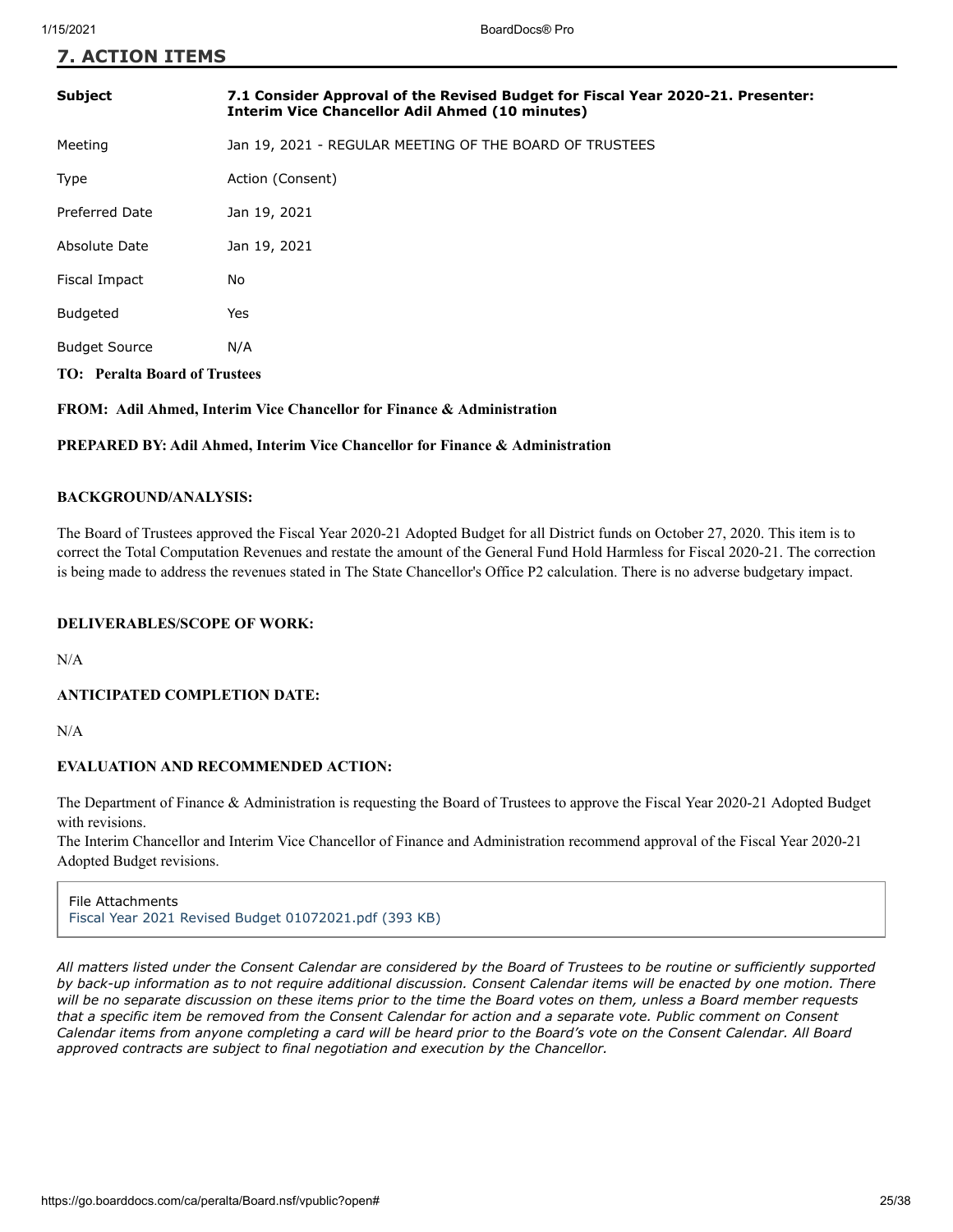#### **7. ACTION ITEMS**

#### **Subject 7.2 Consider Selecting Three Community Members, from the Board of Trustees' Nominees, who will Serve on the Chancellor Selection Committee in Accordance with Board Policy 2431 Chancellor Selection. Presenter: Board President Cindi Napoli-Abella Reiss (10 minutes)**

Meeting Jan 19, 2021 - REGULAR MEETING OF THE BOARD OF TRUSTEES

Type Action

Preferred Date Jan 12, 2021

Absolute Date Jan 19, 2021

**TO: Peralta Board of Trustees**

**FROM: Dr. Cindi Napoli-Abella Reiss, Board President**

#### **PREPARED BY: Socorro Taylor**

#### **BACKGROUND/ANALYSIS:**

In accordance with Board Policy 2431 Chancellor Selection, in addition to the appointments from various constituency groups, the Chancellor Selection Committee shall consist of up to three (3) community members. The Board will choose three community members from the nominations received from the Trustees.

The nominees are as follows:

- Richard Sherratt, former Vice Mayor of Alameda; Trustee and Past President of the CSU East Bay Educational Foundation
- Pamela Drake, a community activist and is currently an elected member of the Alameda County Democratic Central Committee (ACDCC)
- Lailan Sandra Huen, Oakland Unified School District's Director/Program Manager/Specialist supporting struggling students across 86 schools and 45 ethnicities through the Office of Equity
- Jack Kurzweil, San Jose State University Emeritus Faculty, Electrical Engineering
- Vernon Nakahara, Retired Alameda Superior Court Judge
- Steve Manning, Former Alameda County Auditor-Controller
- Josie Camacho, Retired Executive Secretary-Treasurer, Alameda County Labor Council, AFL-CIO
- Joyce Guy, Executive Director of West Oakland Job Resource Center
- James Chang, Commissioner on the Berkeley Rent Stabilization Board and Chief of Staff & Legislative Aide for Councilmember Ben Bartlett at the City of Berkeley
- Adrien Abuyen, a first-generation Filipino Mexican graduate from UC Berkeley, a former Student Trustee of Peralta and served on Peralta's Citizens' Board and Parcel Tax Oversight Committee
- Stephanie Pelley, Commission on the Status of Women; Children, Youth and Recreation Commission; Women/Youth/Community Advocacy; Notary Public
- Héctor Malvido, Core Member and Organizer of Latinos Unidos de Berkeley; Founder of the San Francisco Service Provider's Coalition; Serves on the City of Berkeley Fair & Impartial Police Working Group.

#### **DELIVERABLES/SCOPE OF WORK:**

N/A

#### **ANTICIPATED COMPLETION DATE:**

N/A

#### **EVALUATION AND RECOMMENDED ACTION:**

The Board will select three community members from amongst the nominations made by the Board of Trustees.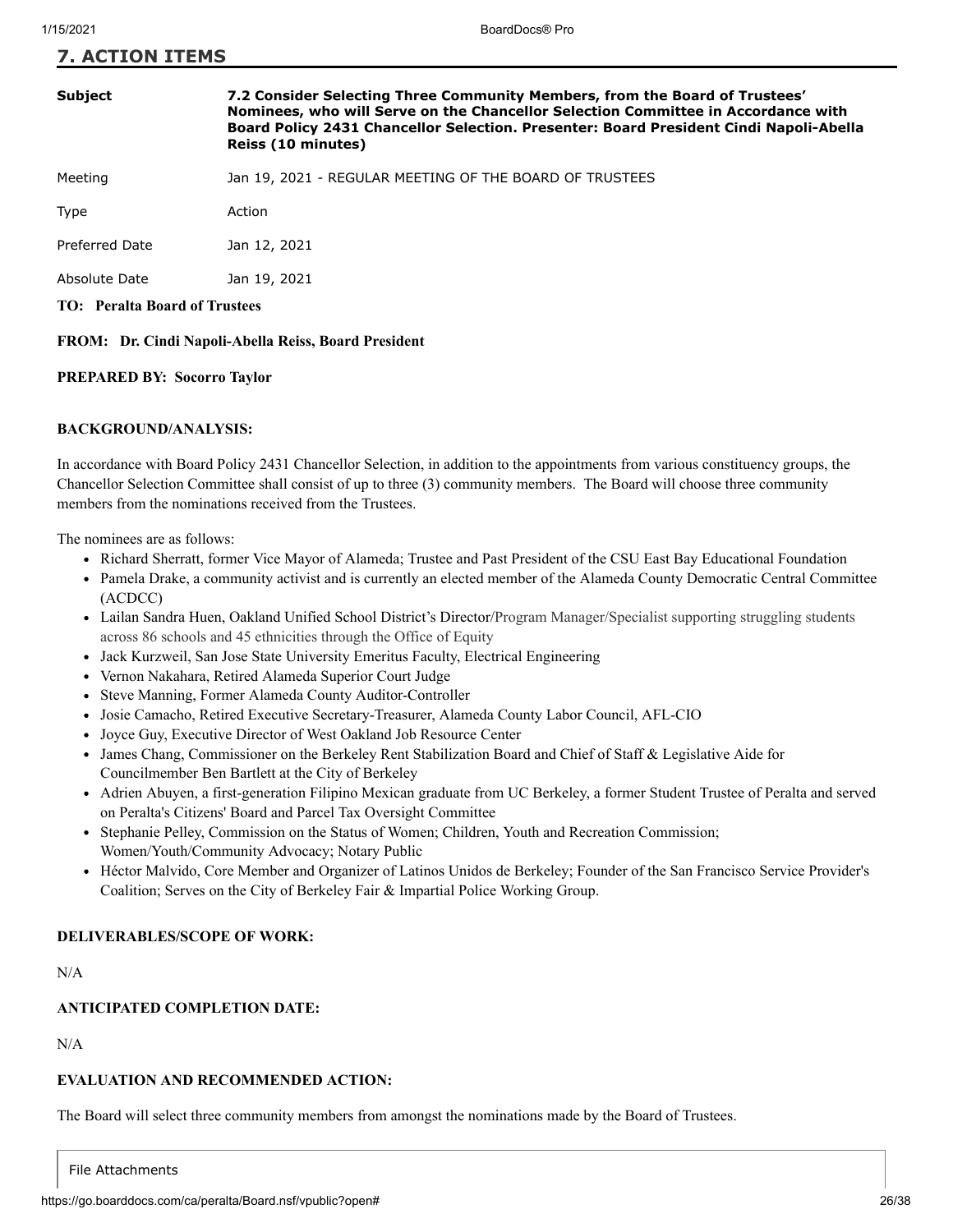[01-19-21 Information on Board of Trustees' Nominees for the Chancellor Selection Committee.pdf \(2,592 KB\)](https://go.boarddocs.com/ca/peralta/Board.nsf/files/BXAUWJ7DFEEF/$file/01-19-21%20Information%20on%20Board%20of%20Trustees)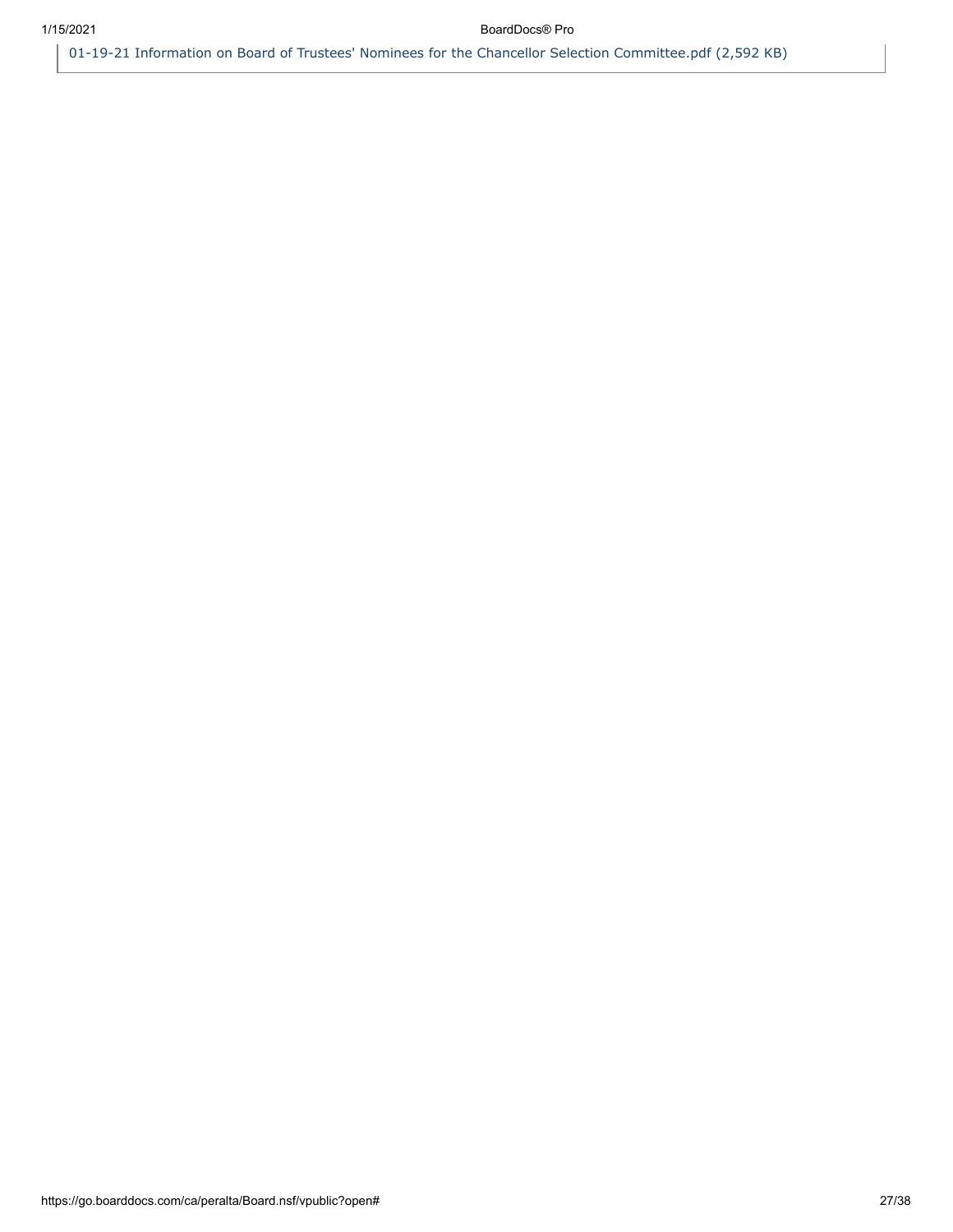**7. ACTION ITEMS**

| Subject                              | 7.3 Consider Approval of the Contract between InGenesis & PCCD to Provide Enhanced<br>Entry Screening Testing Services for COVID-19 to Peralta Community College District.<br>Presenter: Acting Vice Chancellor Ronald McKinley (10 minutes) |
|--------------------------------------|----------------------------------------------------------------------------------------------------------------------------------------------------------------------------------------------------------------------------------------------|
| Meeting                              | Jan 19, 2021 - REGULAR MEETING OF THE BOARD OF TRUSTEES                                                                                                                                                                                      |
| Type                                 | Action                                                                                                                                                                                                                                       |
| <b>Preferred Date</b>                | Jan 19, 2021                                                                                                                                                                                                                                 |
| Absolute Date                        | Jan 19, 2021                                                                                                                                                                                                                                 |
| Fiscal Impact                        | Yes                                                                                                                                                                                                                                          |
| Dollar Amount                        | \$77,000.00                                                                                                                                                                                                                                  |
| <b>Budgeted</b>                      | Yes                                                                                                                                                                                                                                          |
| <b>Budget Source</b>                 | CARES Act Fund 11 Budget Code: 1-11-133-5105-9-673300-1932-00                                                                                                                                                                                |
| <b>TO: Peralta Board of Trustees</b> |                                                                                                                                                                                                                                              |

#### **FROM: Dr. Ronald McKinley, Acting Vice Chancellor for Human Resources & Employee Relations**

#### **PREPARED BY: Socorro Taylor**

#### **BACKGROUND/ANALYSIS:**

The District is seeking approval to enter into a contract with InGenesis to provide Enhanced Entry Screening Test Services for COVID-19 at the four college campuses (Berkeley, Laney, Alameda, and Merritt) and the District Office from February 1, 2021, through April 30, 2021.

Service Provider: InGenesis (Dr. Veronica Muzquiz Edwards, CEO) Address: 10231 Kotzebue St., San Antonio, TX 72817

InGenesis is a recognized leader in workforce solutions within the healthcare, higher education life sciences industries, and beyond. It knows what it takes to connect organizations with top, best-fit talent. InGenesis has built its offering around its clients' greatest needs: providing a superior experience through end-to-end recruitment solutions that optimize candidate quality, control expenses, and deliver measurable results so that their clients can focus on their core organizational goals. The estimated cost is as follows:

#### InGenesis' Personnel Costs:

Personnel will be billed at the hourly rates listed in the following table.

| Personnel                                   | $#$ of workers | Standard<br>Hour<br><b>Bill Rate</b> | Estimated<br>Hours Per<br>Week | Estimated<br>Cost Per<br>Week | Estimated<br>Assignment<br>Cost |
|---------------------------------------------|----------------|--------------------------------------|--------------------------------|-------------------------------|---------------------------------|
| <b>Enhanced Entry Screener</b>              | $\overline{4}$ | \$29.00                              | 40                             | \$4,640.00                    | \$60,320.00                     |
| <b>Enhanced Entry Screener - Supervisor</b> |                | \$32.00                              | 40                             | \$1,280.00                    | \$16,640.00                     |
|                                             |                |                                      |                                | \$5,920.00                    | \$76,960.00                     |

The screening procedures for students, faculty and visitors entering the District Office and the four colleges are included in Exhibit 2 of the Agreement.

The contract will not exceed \$77,000.

#### **DELIVERABLES/SCOPE OF WORK:**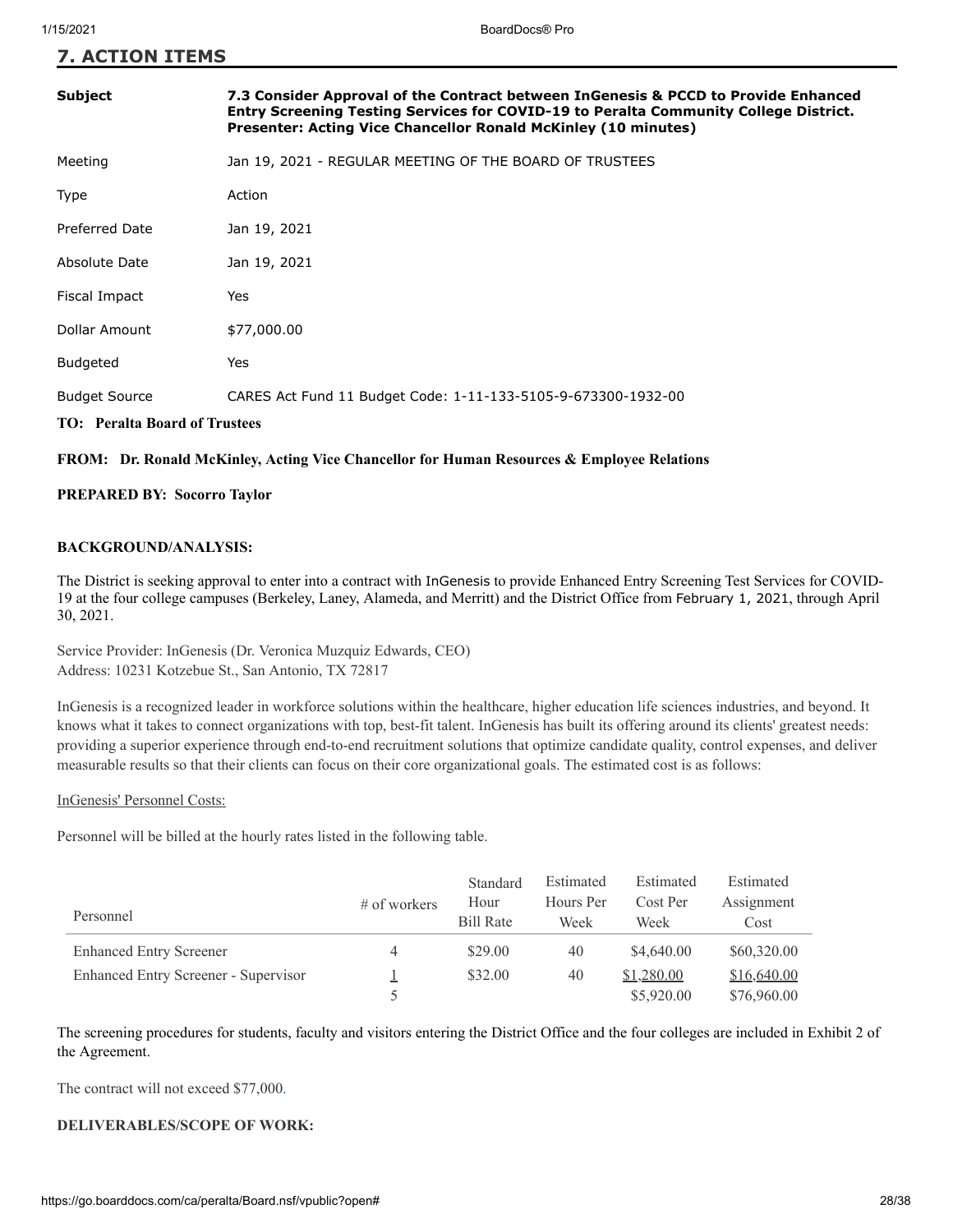#### 1/15/2021 BoardDocs® Pro

InGenesis will supply Certified Nursing Assistants (or comparable qualified personnel) to provide enhanced entry screening testing services for COVID-19 to Peralta Community College District at its district office and each campus (Berkeley City College, College of Alameda, Laney College, and Merritt College).

Personnel shall be distributed at these locations based on the county's Tier status as follows:

| Location             | Tier 1 Purple<br><b>Status</b><br>(# of Workers) |  |
|----------------------|--------------------------------------------------|--|
| Campus 1             |                                                  |  |
| Campus 2             |                                                  |  |
| Campus 3             |                                                  |  |
| Campus 4             | 1                                                |  |
| District Office      | 1                                                |  |
| <b>Total Workers</b> | 5                                                |  |

#### **ANTICIPATED COMPLETION DATE:**

April 30, 2021

#### **EVALUATION AND RECOMMENDED ACTION:**

The Interim Chancellor and Acting Vice Chancellor of Human Resources recommend approval.

File Attachments [Jan. 19, 2021 Board Meeting - InGenesis SSA - Peralta Community College - signed.pdf \(1,354 KB\)](https://go.boarddocs.com/ca/peralta/Board.nsf/files/BX9BW62E4DFC/$file/Jan.%2019%2C%202021%20Board%20Meeting%20-%20InGenesis%20SSA%20-%20Peralta%20Community%20College%20-%20signed.pdf)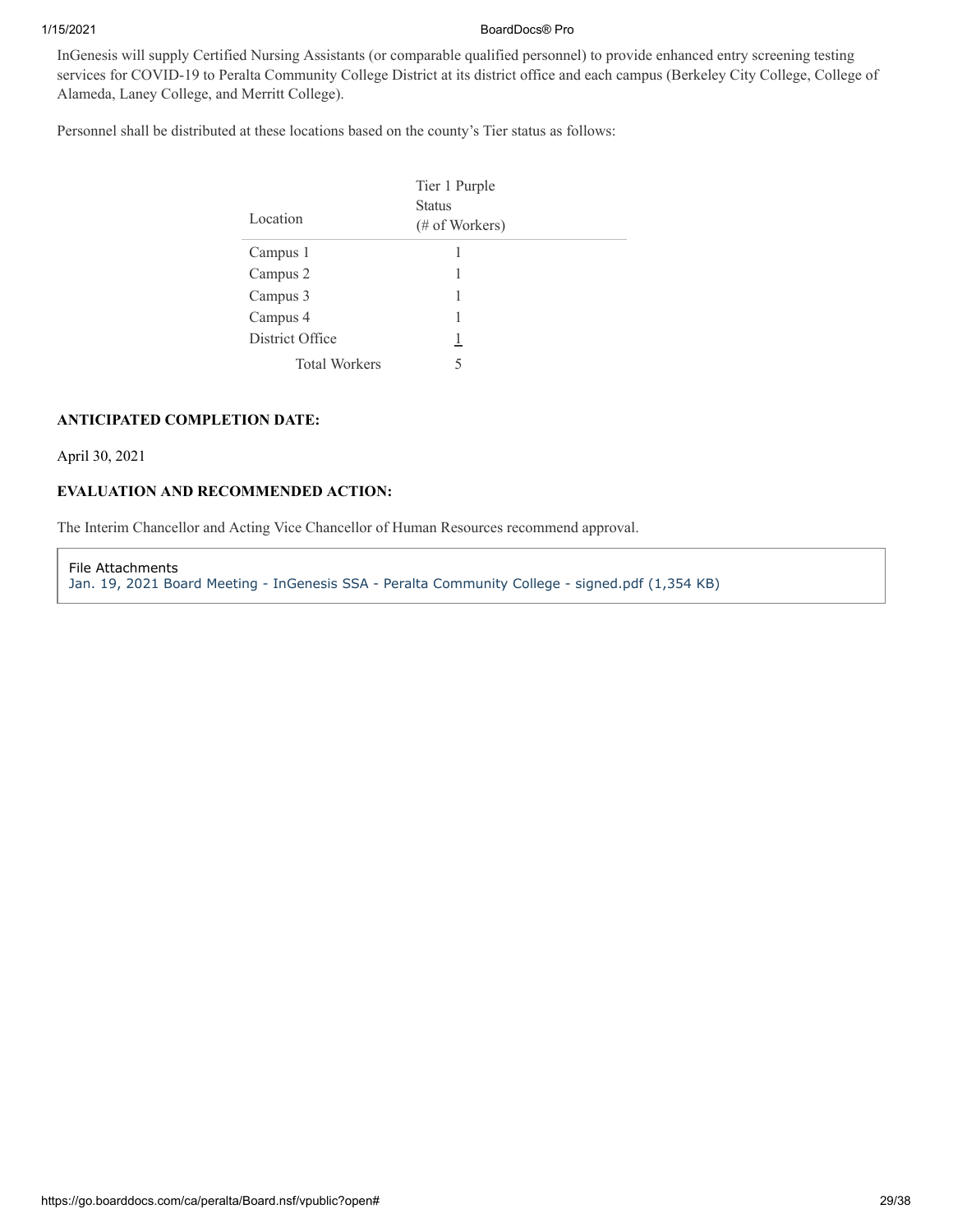**7. ACTION ITEMS**

| Subject                                           | 7.4 Consider Approval of the Amended and Restated Financial Advisory Services<br>Agreement with Backstrom, McCarley, Berry & Co., LLC in an amount Not to Exceed<br>\$409,000. Presenter: Interim Vice Chancellor Adil Ahmed (5 minutes) |  |
|---------------------------------------------------|------------------------------------------------------------------------------------------------------------------------------------------------------------------------------------------------------------------------------------------|--|
| Meeting                                           | Jan 19, 2021 - REGULAR MEETING OF THE BOARD OF TRUSTEES                                                                                                                                                                                  |  |
| Type                                              | Action                                                                                                                                                                                                                                   |  |
| <b>Preferred Date</b>                             | Dec 14, 2020                                                                                                                                                                                                                             |  |
| Absolute Date                                     | Jan 19, 2021                                                                                                                                                                                                                             |  |
| Fiscal Impact                                     | Yes                                                                                                                                                                                                                                      |  |
| Dollar Amount                                     | \$409,000.00                                                                                                                                                                                                                             |  |
| <b>Budgeted</b>                                   | Yes                                                                                                                                                                                                                                      |  |
| <b>Budget Source</b>                              | Measure G, OPEB, and General Fund                                                                                                                                                                                                        |  |
| <b>TO: Peralta Board of Trustees</b>              |                                                                                                                                                                                                                                          |  |
| <b>FROM:</b> Dr. Carla Walter, Interim Chancellor |                                                                                                                                                                                                                                          |  |

#### **PREPARED BY: Adil Ahmed, Interim Vice Chancellor for Finance & Administration**

#### **BACKGROUND/ANALYSIS:**

The District seeks to extend the term of, and add additional scopes of services to, its financial advisory service agreement with Backstrom McCarley Berry & Co., LLC ("Backstrom"), its municipal advisors. Backstrom provides services in connection with the District's Measure A and Measure G and related General Obligation Bond issuances, Parcel Tax Measures, Other Post-Employment Benefits (OPEB), OPEB Bonds and other of its municipal finance matters as requested from time to time by the District.

Backstrom was selected pursuant to an RFP process for financial advisors with skills and knowledge in ballot measures, bond funded capital programs, parcel tax and bond financing. Their contract, which expires at the end of January 2021, contains a right to extend for up to 2 years. The District would like to exercise that right to extend and update the scope and related pricing.

Vincent McCarley is the Chief Executive Officer of Backstrom. The firm's headquarters is located at 115 Sansome Street, San Francisco, CA 94104 and has several offices throughout the nation, including one located in Oakland, California. Backstrom is a minority owned, small business enterprise certified by the State of California as a Disadvantaged Business Enterprise.

#### **DELIVERABLES/SCOPE OF WORK:**

Backstrom's scope of services will continue to include:

- a. Providing the District with expert financial advice and assistance on deciding the feasibility of bond and parcel tax matters, financing techniques and options on matters pertaining to structuring a general obligation bond program, sizing of the bond program, reviewing the Facilities Master Plan and bond funded projects and debt service scenarios.
- b. Providing the District with available financing options by conducting studies and analyses to determine the most appropriate and cost-effective financing terms and methods. Financing options and accompanying studies and analyses shall be presented to the District within an agreed upon timeline.
- c. Working cooperatively and coordinate the work with bond counsel and other consultants, selected by the District, in connection with the election authorizing the bonds and the issuance and sale thereof, as well as the election authorizing a parcel tax.
- d. Having representatives present at meetings, when requested or notified, on matters concerning financing techniques and bond issues.
- e. Preparing other analyses that may be utilized by the District in connection with these activities; foster project financial management and planning with the purpose of improving bond program management practices.
- f. Reviewing and making recommendations for updating the District's debt policy, bond reserve policy and other bond-related financial policies.
- g. Providing staff training on project and bond spend planning and tracking.
- h. Assisting the District in their initial and annual filing required under newly enacted California SB1209, if requested.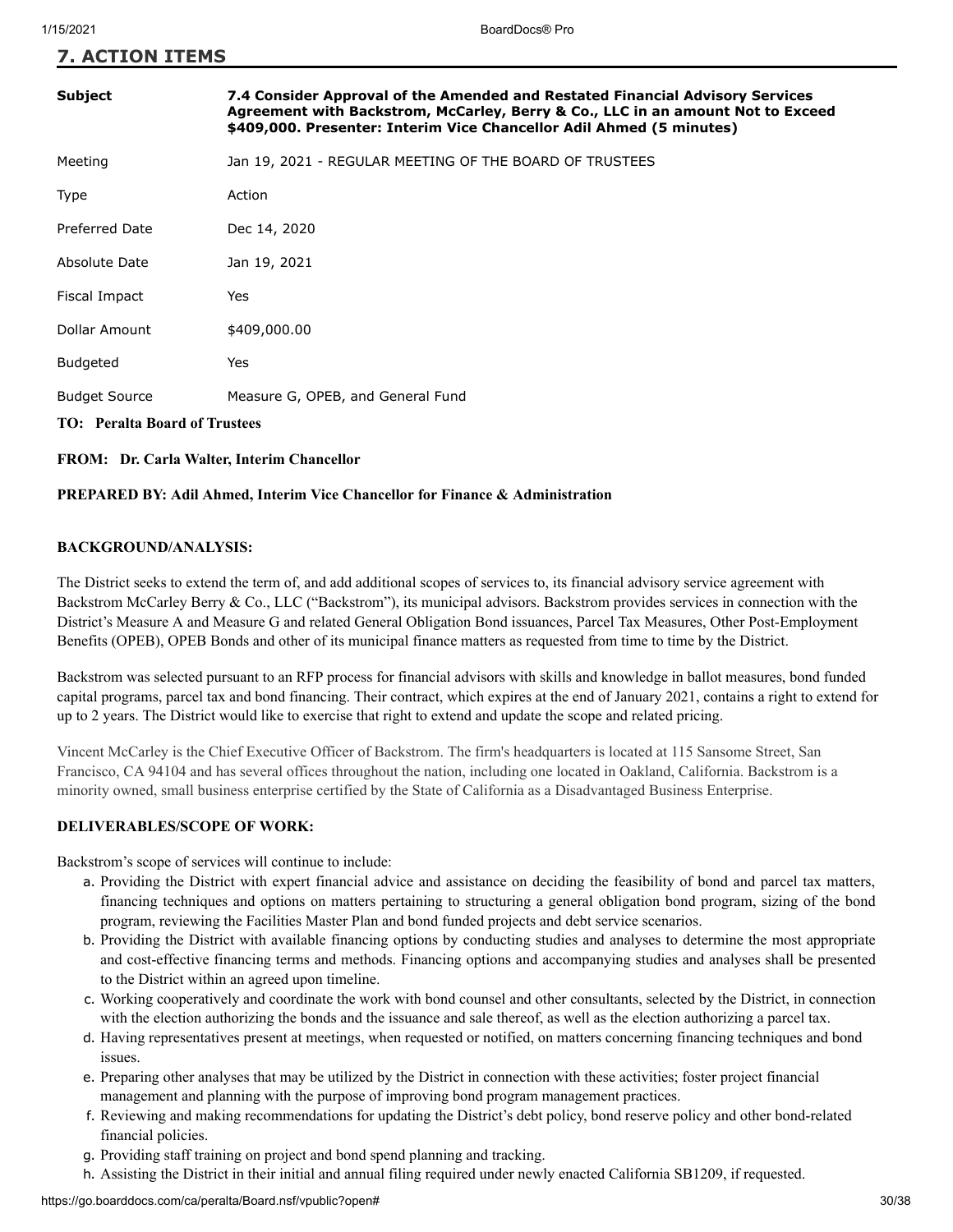#### 1/15/2021 BoardDocs® Pro

- a. Serving as a periodic resource to the District's bond oversight committee (as requested).
- j. Developing and implementing a credit and rating agency strategy on behalf of the District, to the extent desired by the District.
- k. Performance of such functions as requested by the District normally contemplated to be within the scope of qualified municipal financial advisor relating to all outstanding and to be issued (refunding and new money) 1992 Election Measure B, 1996 Election Measure A, 2000 Election Measure E, 2006 Election Measure A, and 2018 Election Measure G.
- l. Reviewing current OPEB program, recommend potential changes, assist in implementing such changes, deliver status reports as appropriate or as desired by District.
- m. Interfacing and managing relationship with investment advisor, swap advisor, counterparties, letter of credit bank (or other credit enhancement providers), remarketing agent, trustee, bond counsel, and other OPEB bond service providers.
- n. Providing reports, as requested to the District, and OPEB Board.
- o. Engaging as subcontractor a Qualified Independent Representative (QIR) as defined under Dodd-Frank for representation with swap counterparties, quarterly mark to market (or as needed) valuations, and derivative strategies.
- p. Assisting the District in their annual continuing disclosure filing requirement and related material event disclosures in compliance with securities laws and regulations (that are made known to the Co-Financial Advisors).

Additional Services to be provided include:

- Develop and implement a credit and rating agency strategy on behalf of the District
- Lead finance and facilities meetings subcommittee meetings foster project financial management and planning with the purpose of improving bond program management practices.
- Provide short-term cashflow note transaction advisory services
- Assist the District in its annual CDIAC filing requirements
- Prepare a bring down report from 2011 (per the FCMAT recommendation) and an annual update report on the status of the OPEB Bond Program that details the 2005 Bonds, subsequent refinancings and conversions of the 2005 Bonds, interest rate swaps, and fees paid.
- Review of actuarial reports in connection with District's OPEB Trust 1 overfunding determination and disbursement procedures pursuant to Board Resolution 19/20-44

#### **ANTICIPATED COMPLETION DATE:**

This Amended and Restated Agreement expires on January 31, 2023.

#### **EVALUATION AND RECOMMENDED ACTION:**

The District's Finance Department has evaluated the deliverables to date for Backstrom and found them to be satisfactory. The Interim Chancellor and Interim Vice Chanellor of Finance and Administration recommend approval.

File Attachments [BMCB Contract Amendment 2021 All.pdf \(1,138 KB\)](https://go.boarddocs.com/ca/peralta/Board.nsf/files/BWEV5M7F169F/$file/BMCB%20Contract%20Amendment%202021%20All.pdf)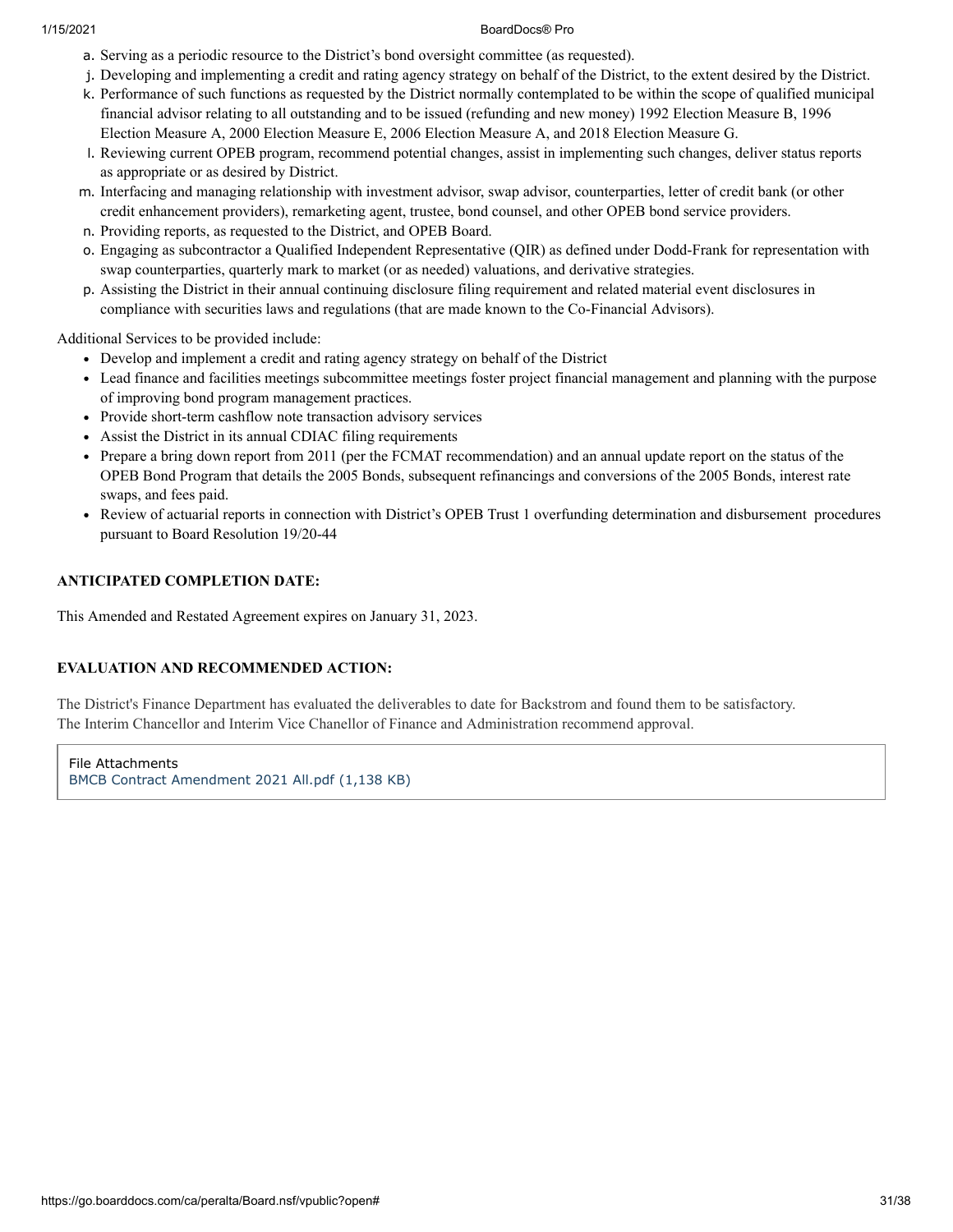**7. ACTION ITEMS**

| <b>Subject</b>                                                       | 7.5 Consider Approval of an Amendment to the Contract with Timothy Gibbon in the<br>amount of \$15,000. Presenter: Vice Chancellor Siri Brown (5 minutes) |  |
|----------------------------------------------------------------------|-----------------------------------------------------------------------------------------------------------------------------------------------------------|--|
| Meeting                                                              | Jan 19, 2021 - REGULAR MEETING OF THE BOARD OF TRUSTEES                                                                                                   |  |
| Type                                                                 | Action (Consent)                                                                                                                                          |  |
| <b>Preferred Date</b>                                                | Jan 19, 2021                                                                                                                                              |  |
| Absolute Date                                                        | Jan 19, 2021                                                                                                                                              |  |
| Fiscal Impact                                                        | Yes                                                                                                                                                       |  |
| Dollar Amount                                                        | \$15,000.00                                                                                                                                               |  |
| <b>Budgeted</b>                                                      | Yes                                                                                                                                                       |  |
| <b>Budget Source</b>                                                 | General Funds 1--1 01 121 5105 1 602000 0000 00                                                                                                           |  |
| <b>TO: Peralta Board of Trustees</b>                                 |                                                                                                                                                           |  |
| <b>FROM:</b> Siri Brown, VC of Academic Affairs and Student Services |                                                                                                                                                           |  |

#### **PREPARED BY: Neshawn Dixon**

**BACKGROUND/ANALYSIS:** Canvas is PCCD's designated LMS platform for online teaching and learning. Tim Gibbon supports students and faculty by answering questions and solving Canvas related problems. Due to the increase in online instruction this academic year, services have been increased to meet demand and the amount of his contract is being increased to reflect the additional amount of services he is being asked to provide.

**DELIVERABLES/SCOPE OF WORK:** Tim Gibbon provides support to Peralta LMS users by replying to Canvas tickets submitted to the Peralta Helpdesk. He does so during the day, evenings and weekend hours when PCCD staff are not available. Additionally, Mr. Gibbon works increased hours during peak periods and holidays each semester. The Canvas help tickets are submitted by students who do not know how to log into Canvas or navigate inside the courses they have enrolled in. Mr Gibbon provides one-on-one help to these students. For faculty that are new or learning Canvas, Mr Gibbons provides one-on-one support to help them set up grades books, assignments and troubleshoot technical issues they are having with their Canvas course. By providing these services, Mr Gibbons addresses the increased needs due to the number of online classes PCCD is offering during the pandemic.

| ICC.              | Amount   | Board Approval Date    |
|-------------------|----------|------------------------|
| Original          | \$60,320 | 9/15/2020              |
| Addendum \$15,000 |          | Requested this meeting |
|                   | \$75,320 |                        |

#### **ANTICIPATED COMPLETION DATE:** June 30, 2021

#### **EVALUATION AND RECOMMENDED ACTION:** Consider Approval

The Interim Chancellor and Vice Chancellor of Academic Affairs and Student Success recommend approval.

File Attachments [TGibbon\\_Add1\\_19.pdf \(6,642 KB\)](https://go.boarddocs.com/ca/peralta/Board.nsf/files/BX3RAA65899F/$file/TGibbon_Add1_19.pdf)

*All matters listed under the Consent Calendar are considered by the Board of Trustees to be routine or sufficiently supported by back-up information as to not require additional discussion. Consent Calendar items will be enacted by one motion. There will be no separate discussion on these items prior to the time the Board votes on them, unless a Board member requests that a specific item be removed from the Consent Calendar for action and a separate vote. Public comment on Consent*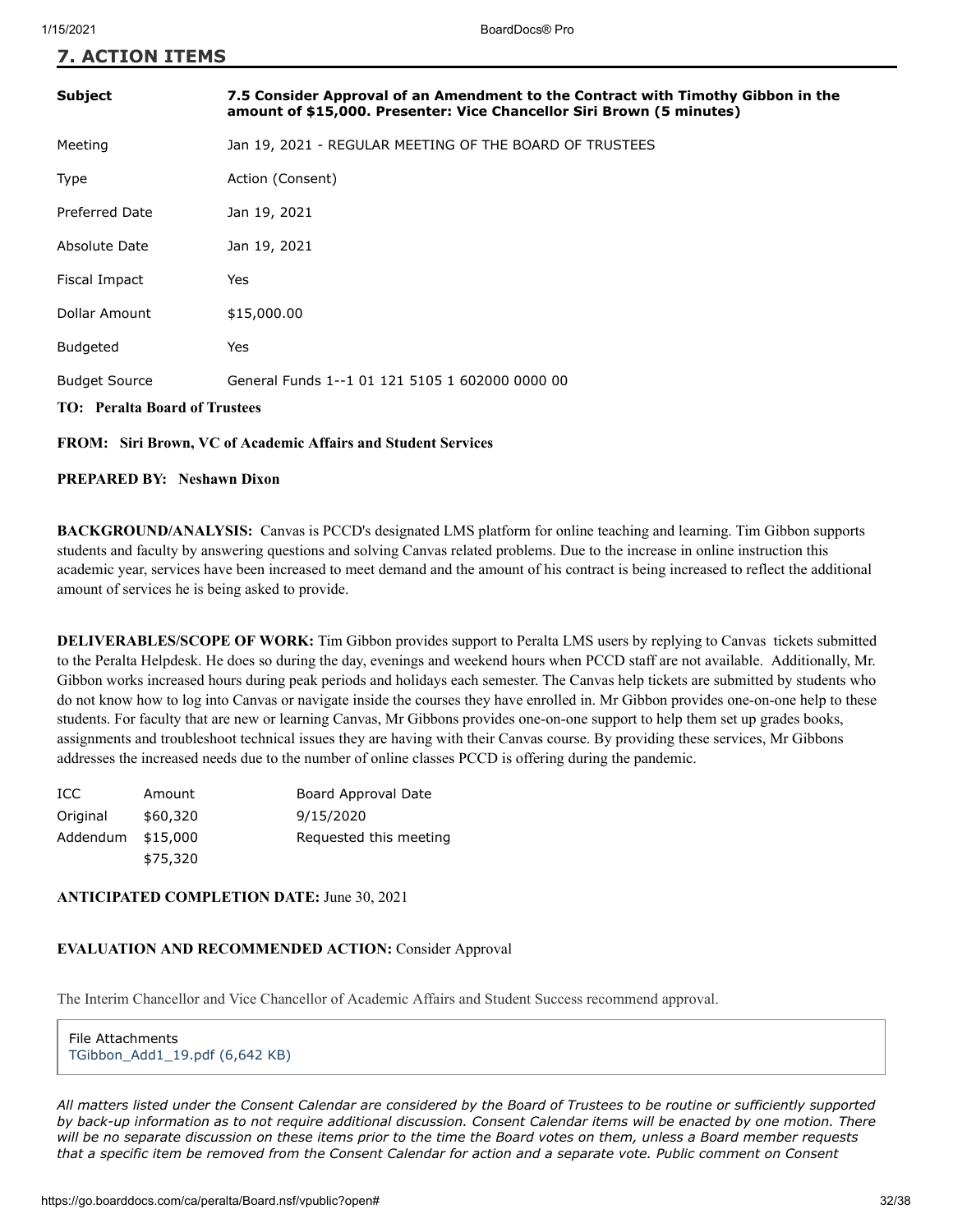1/15/2021 BoardDocs® Pro

*Calendar items from anyone completing a card will be heard prior to the Board's vote on the Consent Calendar. All Board approved contracts are subject to final negotiation and execution by the Chancellor.*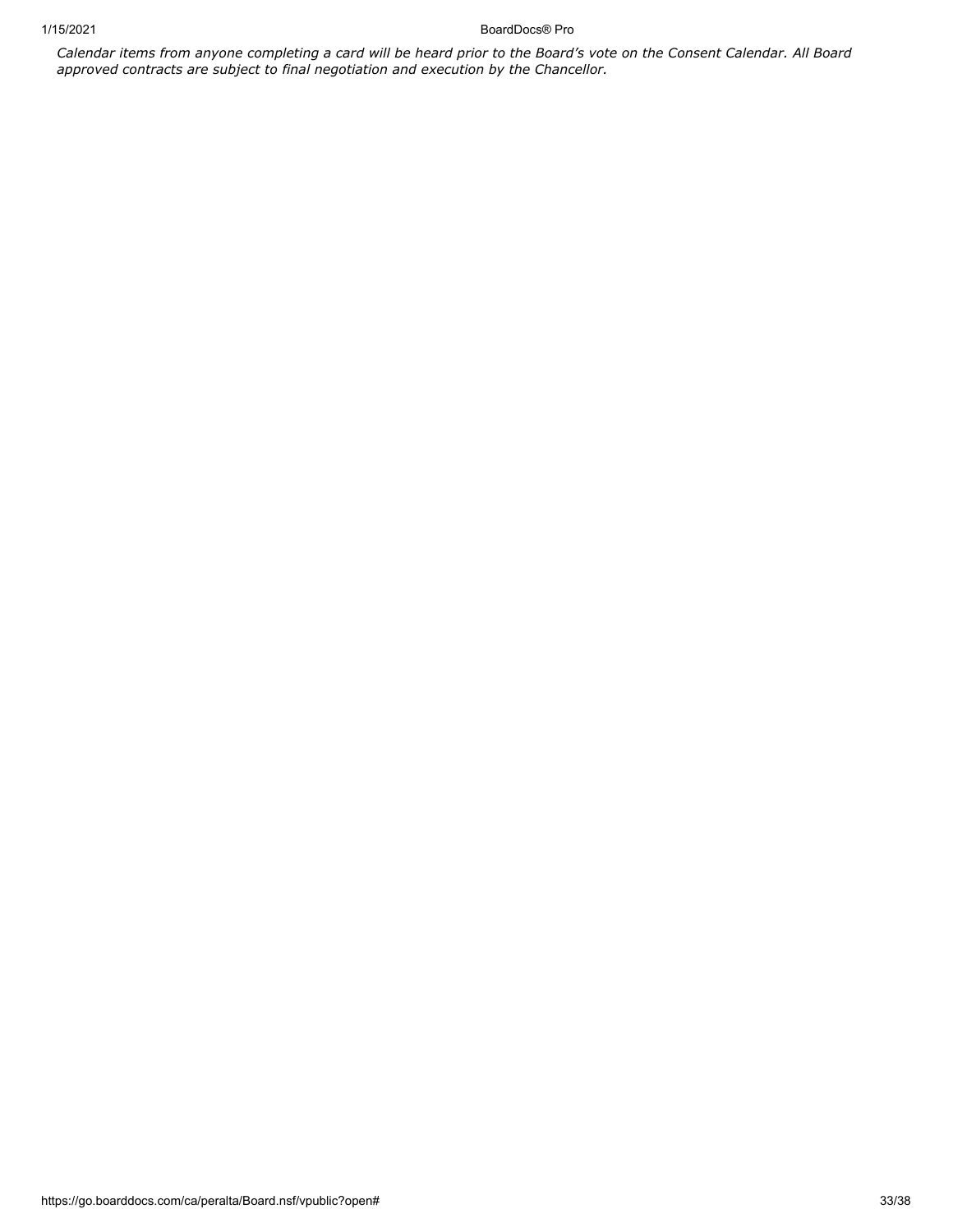### **7. ACTION ITEMS**

| <b>Subject</b>                       | 7.6 Consider Approval of Classified Personnel Items. Presenter: Acting Vice Chancellor<br><b>Ronald McKinley (5 minutes)</b> |  |
|--------------------------------------|------------------------------------------------------------------------------------------------------------------------------|--|
| Meeting                              | Jan 19, 2021 - REGULAR MEETING OF THE BOARD OF TRUSTEES                                                                      |  |
| Type                                 | Action                                                                                                                       |  |
| <b>Preferred Date</b>                | Jan 19, 2021                                                                                                                 |  |
| Absolute Date                        | Jan 19, 2021                                                                                                                 |  |
| Fiscal Impact                        | Yes                                                                                                                          |  |
| <b>Budgeted</b>                      | Yes                                                                                                                          |  |
| <b>Budget Source</b>                 | <b>General Funds</b>                                                                                                         |  |
| <b>TO: Peralta Board of Trustees</b> |                                                                                                                              |  |

#### **FROM: Dr. Ronald McKinley, Acting Vice Chancellor for Human Resources & Employee Relations**

#### **PREPARED BY: Socorro Taylor**

#### **BACKGROUND/ANALYSIS:**

#### **APPROVAL OF CLASSIFIED PERSONNEL ITEMS**

New employment; changes in assignment, compensation, and placement; leaves of absence; changes in staff allocation and classification of classified personnel; retirements, phase-in retirements and resignations; and short-term temporary classified positions.

#### **A. CLASSIFIED EMPLOYMENT**

 $(NP = New Position * = New Employee)$ 

| <b>Name</b>                              | <b>Location</b>              | <b>Department/Reports to:</b>              |
|------------------------------------------|------------------------------|--------------------------------------------|
|                                          |                              |                                            |
|                                          | <b>Berkeley City College</b> |                                            |
| None                                     |                              |                                            |
|                                          | <b>College of Alameda</b>    |                                            |
| None                                     |                              |                                            |
|                                          | <b>District Office</b>       |                                            |
| None                                     |                              |                                            |
|                                          | <b>Laney College</b>         |                                            |
| None                                     |                              |                                            |
|                                          | <b>Merritt College</b>       |                                            |
| Henry Mai*                               | Web Content Developer        | President's Office/President David Johnson |
| Ratification of classified employment of |                              |                                            |
| Henry Mai as Web Content Developer,      |                              |                                            |
| effective January 6, 2021                |                              |                                            |

# **B. PHASE-IN RETIREMENT**

None

**C. LEAVE OF ABSENCE**

None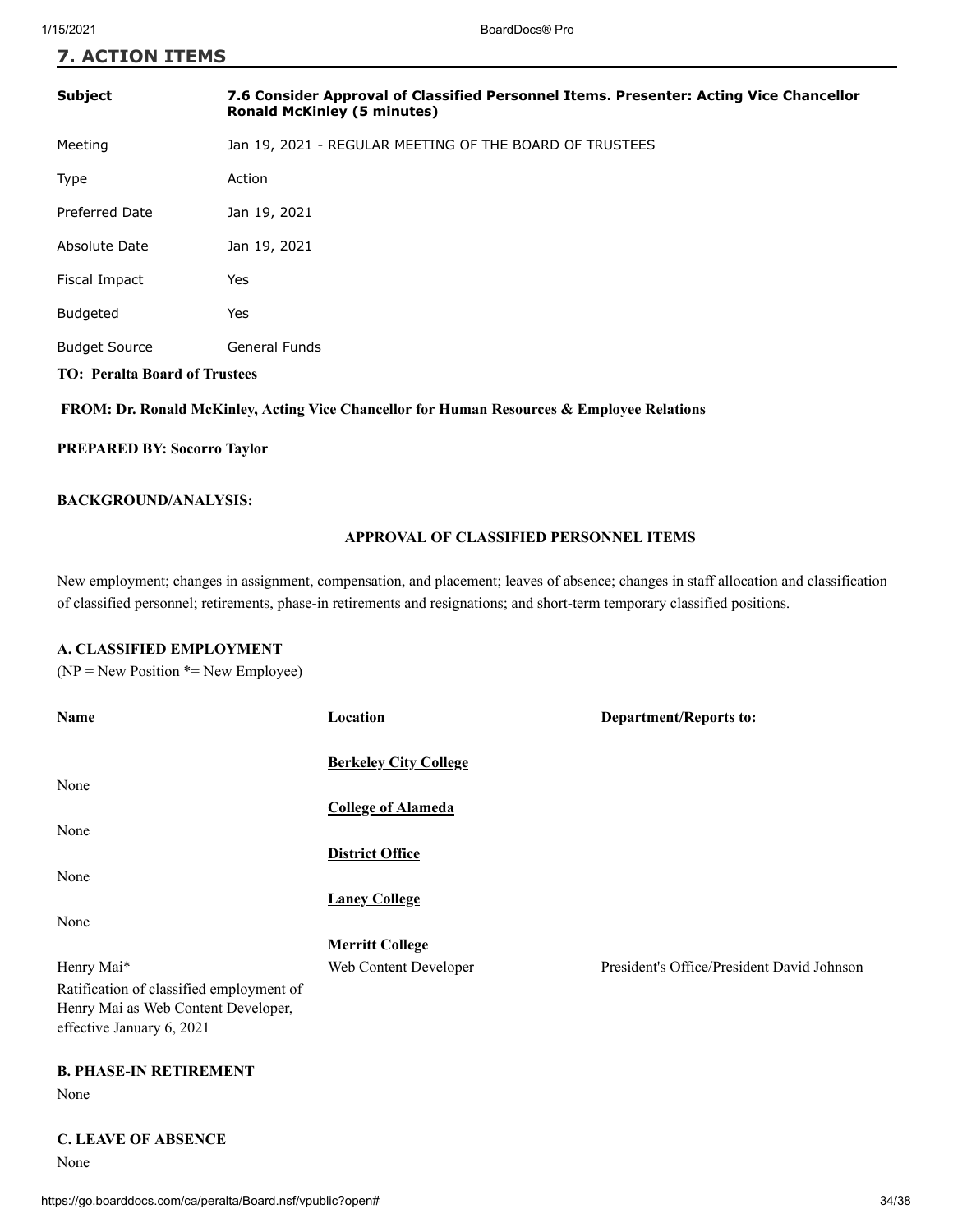#### **D. PUBLIC EMPLOYEE RETIREMENT AND RESIGNATION**

| 1. Retirement                                                   |                                                                      |                                               |
|-----------------------------------------------------------------|----------------------------------------------------------------------|-----------------------------------------------|
| <b>Name</b>                                                     | <b>Location</b>                                                      | <b>Department/Reports to:</b>                 |
|                                                                 |                                                                      |                                               |
|                                                                 | <b>Berkeley City College</b>                                         |                                               |
| John Pang<br>Classified retirement effective January 4,<br>2021 | Sr. Supervisor, Business & Administrative<br><b>Support Services</b> | Business Office/President Angelica Garcia     |
|                                                                 | <b>College of Alameda</b>                                            |                                               |
| None                                                            |                                                                      |                                               |
|                                                                 | <b>District Office</b>                                               |                                               |
| None                                                            |                                                                      |                                               |
|                                                                 | <b>Laney College</b>                                                 |                                               |
| None                                                            |                                                                      |                                               |
|                                                                 | <b>Merritt College</b>                                               |                                               |
| None                                                            |                                                                      |                                               |
|                                                                 |                                                                      |                                               |
| 2. Resignation                                                  |                                                                      |                                               |
|                                                                 | <b>Berkeley City College</b>                                         |                                               |
| None                                                            | <b>College of Alameda</b>                                            |                                               |
| Nicole Kelly                                                    | Project Manager                                                      | Student Services/Vice President Tina Vasconce |
| Classified resignation effective January 2,<br>2021.            |                                                                      |                                               |
|                                                                 | <b>District Office</b>                                               |                                               |
| None                                                            |                                                                      |                                               |
|                                                                 | <b>Laney College</b>                                                 |                                               |
| None                                                            |                                                                      |                                               |
|                                                                 | <b>Merritt College</b>                                               |                                               |
| None                                                            |                                                                      |                                               |
| E. SHORT-TERM NON-CONTINUING POSITIONS                          |                                                                      |                                               |
| <b>Name</b>                                                     | <b>Location</b>                                                      | <b>Department/Reports to:</b>                 |
|                                                                 |                                                                      |                                               |
|                                                                 | <b>Berkeley City College</b>                                         |                                               |
| None                                                            |                                                                      |                                               |
|                                                                 | <b>College of Alameda</b>                                            |                                               |
| None                                                            |                                                                      |                                               |
|                                                                 | <b>District Office</b>                                               |                                               |
| None                                                            |                                                                      |                                               |
|                                                                 | <b>Laney College</b>                                                 |                                               |
| None                                                            | <b>Merritt College</b>                                               |                                               |
| None                                                            |                                                                      |                                               |
|                                                                 |                                                                      |                                               |

#### **EVALUATION AND RECOMMENDED ACTION:**

The Interim Chancellor recommends approval.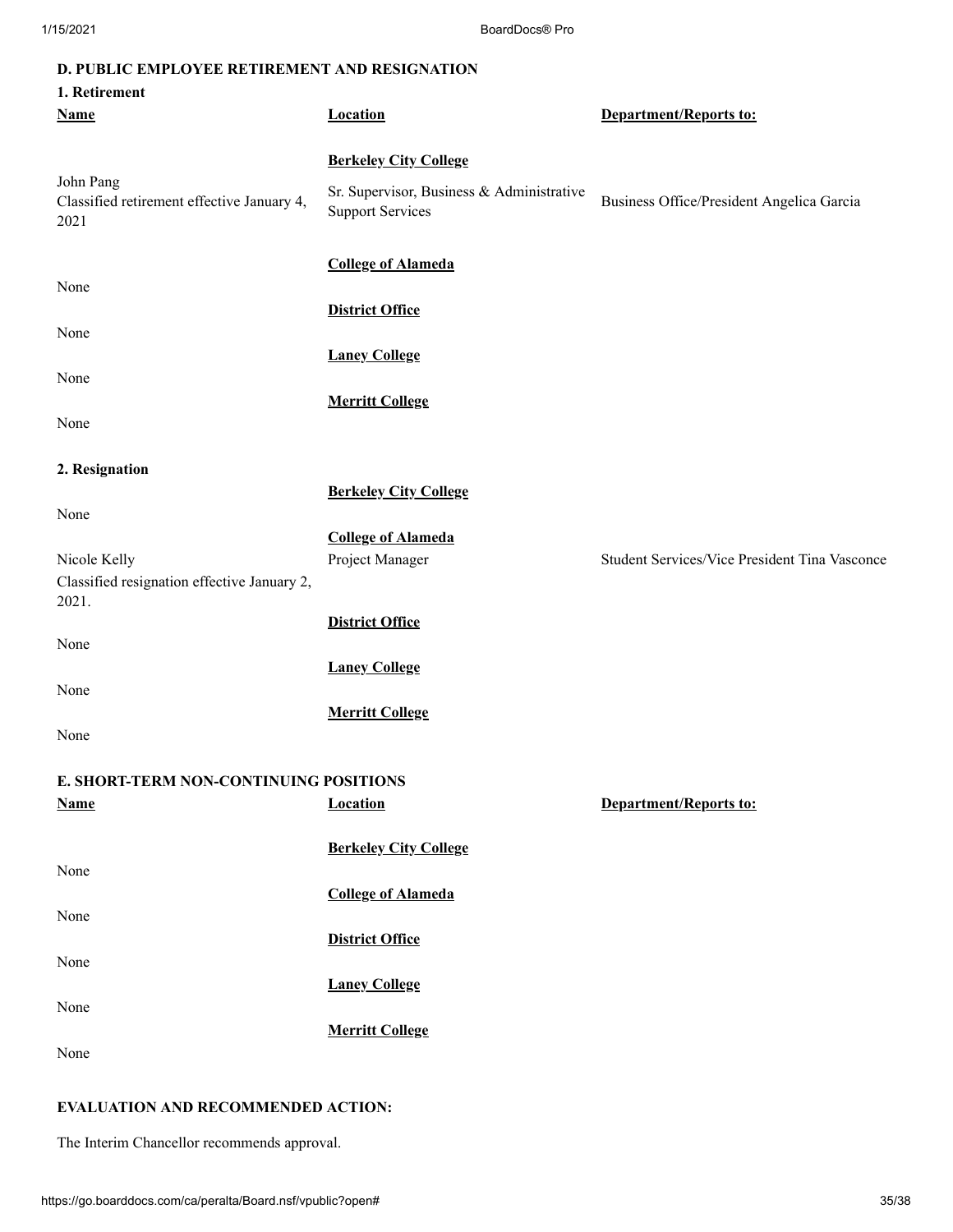#### **7. ACTION ITEMS**

| <b>Subject</b>                                                                                              | 7.7 Consider Ratification of an Addendum to the Independent Contractor Agreement for<br>Sloan Sakai Young & Wong in the Amount of \$100,000. Acting Vice Chancellor Ronald<br><b>McKinley (5 minutes)</b> |
|-------------------------------------------------------------------------------------------------------------|-----------------------------------------------------------------------------------------------------------------------------------------------------------------------------------------------------------|
| Meeting                                                                                                     | Jan 19, 2021 - REGULAR MEETING OF THE BOARD OF TRUSTEES                                                                                                                                                   |
| Type                                                                                                        | Action                                                                                                                                                                                                    |
| Preferred Date                                                                                              | Jan 19, 2021                                                                                                                                                                                              |
| Absolute Date                                                                                               | Jan 19, 2021                                                                                                                                                                                              |
| Fiscal Impact                                                                                               | Yes                                                                                                                                                                                                       |
| Dollar Amount                                                                                               | \$100,000.00                                                                                                                                                                                              |
| <b>Budgeted</b>                                                                                             | Yes                                                                                                                                                                                                       |
| General Fund 1-01-133-5103-1-673300-0000-00<br><b>Budget Source</b><br><b>TO: Peralta Board of Trustees</b> |                                                                                                                                                                                                           |

#### **FROM: Ronald McKinley, Acting Vice Chancellor for Human Resources & Employee Relations**

#### **PREPARED BY: Socorro Taylor**

#### **BACKGROUND/ANALYSIS:**

Vendor's Name: Sloan Sakai Yeung & Wong, LLP (Jeff Sloan)

| <b>Description</b>                                                        | Amount    | <b>Board Approval Date</b>                                                                |
|---------------------------------------------------------------------------|-----------|-------------------------------------------------------------------------------------------|
| <b>Independent Contractor/Consultant Services</b><br>Contract $#D-139014$ | \$50,000  | N/A (Board Approval Not Required)                                                         |
| Addendum #1                                                               | $\theta$  | $N/A$ (There was no change in the amount of the contract-only<br>to add to Scope of Work) |
| Addendum #2 to increase contract amount                                   | \$100,000 | Needs Board approval at the January 19, 2021, Meeting                                     |
| TOTAL                                                                     | \$150,000 |                                                                                           |

#### **DELIVERABLES/SCOPE OF WORK:**

Under this Contract, Sloan Sakai Yeung & Wong LLP will continue to provide legal services to the District regarding personnel matters, specifically to Human Resources and Employee Relations. The scope of services includes providing labor, employment, and transactional advice to the District and also handling arbitrations, PERB matters, and other projects that may be assigned by the District. The increase in the amount of the contract covers some services for HR matters already provided.

#### **ANTICIPATED COMPLETION DATE:**

June 30, 2021

#### **EVALUATION AND RECOMMENDED ACTION:**

The District's Human Resources & Employee Relations has evaluated the deliverables, to date, for Sloan Sakai Yeung & Wong, LLP, and found them to be satisfactory.

The Interim Chancellor recommends ratification.

```
File Attachments
01-19-21 Contract Addendum #2 for Sloan Sakai Yeung and Wong, LLP.pdf (5,093 KB)
```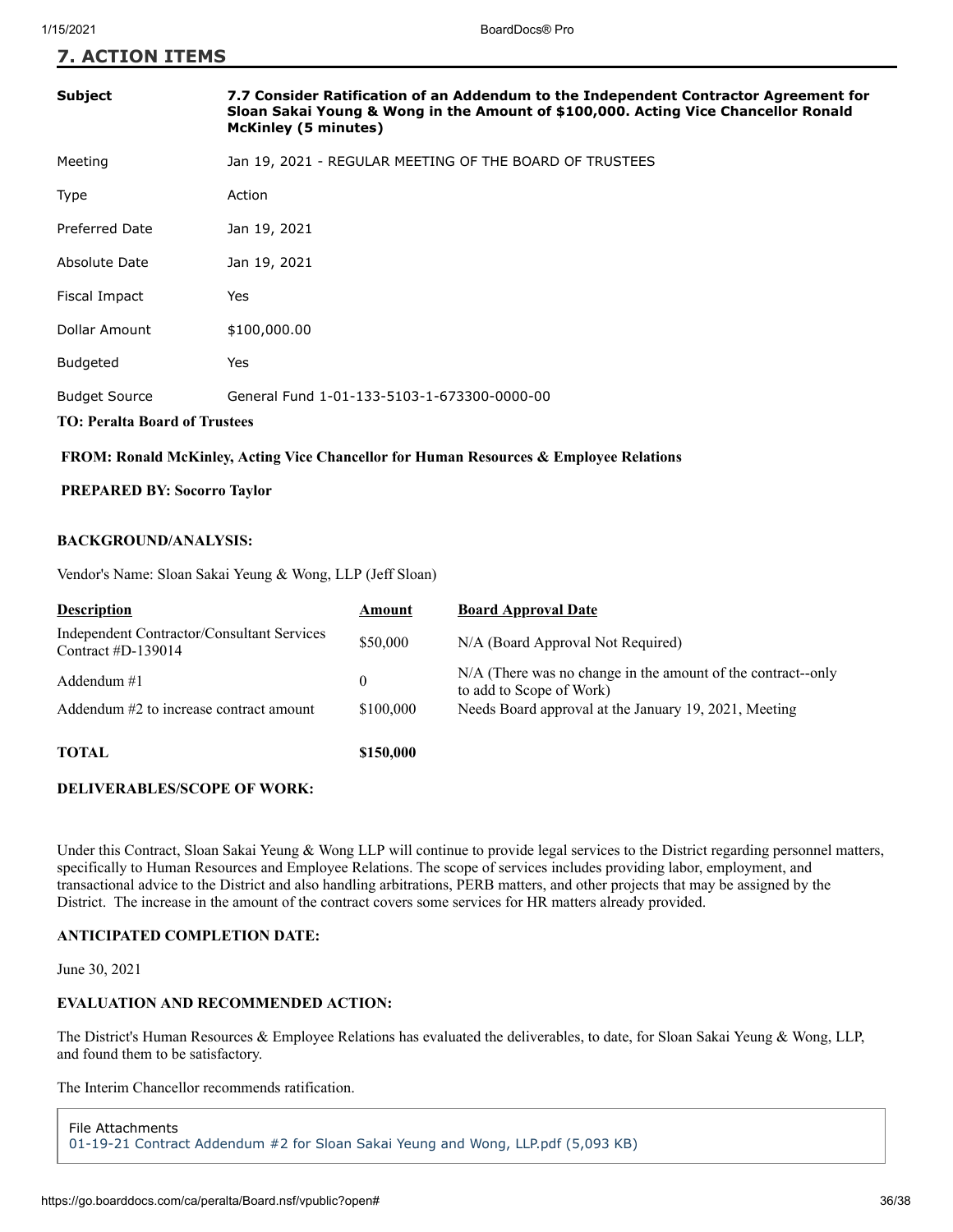# **8. REPORTS Subject 8.1 Board of Trustees' Reports**

Meeting Jan 19, 2021 - REGULAR MEETING OF THE BOARD OF TRUSTEES

Type Information